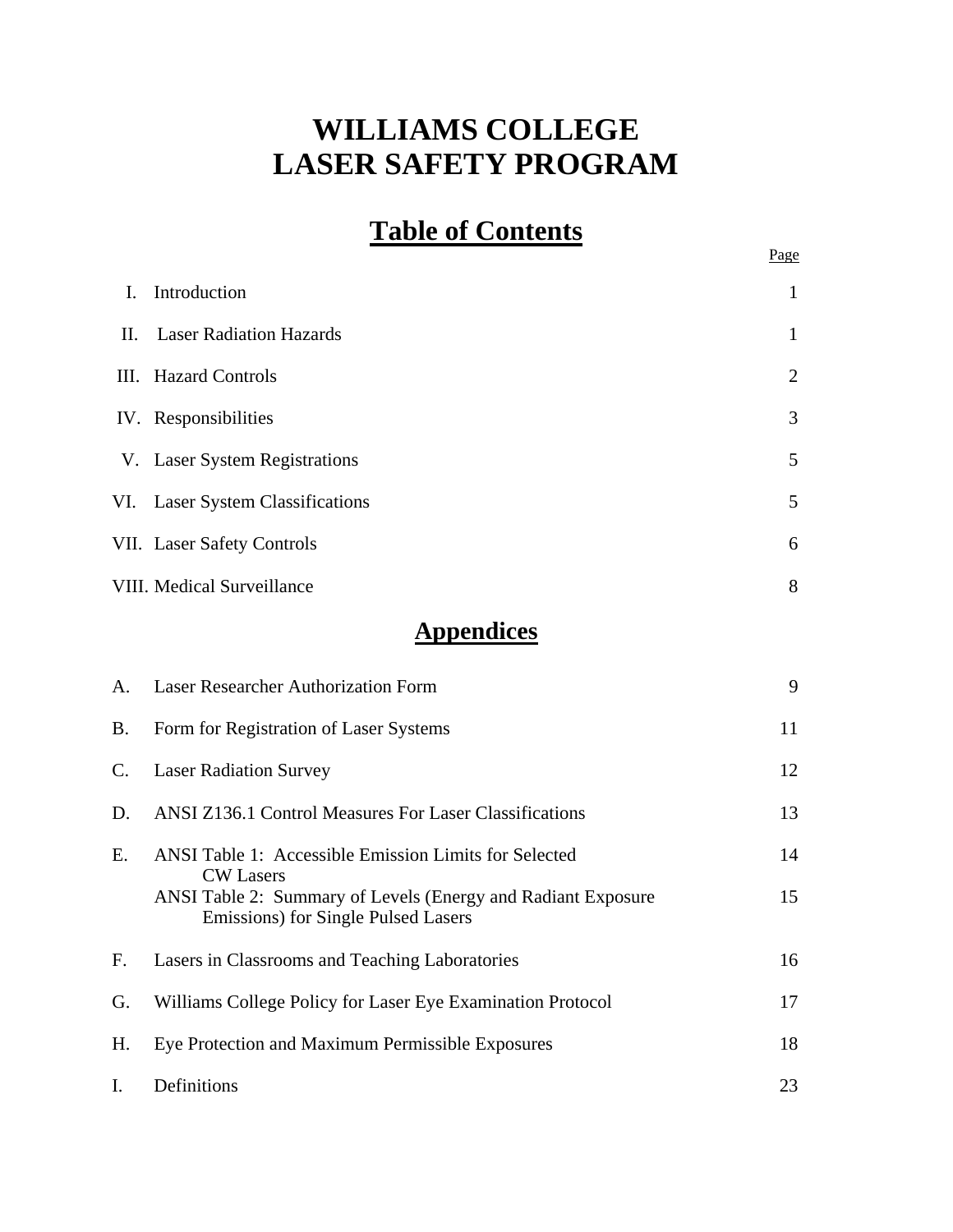# **WILLIAMS COLLEGE**

# **LASER SAFETY PROGRAM**

# **I. INTRODUCTION**

The acronym **LASER** stands for **L**ight **A**mplification by **S**timulated **E**mission of **R**adiation. A laser is a device which when energized can emit a highly collimated beam of extremely intense monochromatic electromagnetic radiation. This radiation is emitted over a wide range of the electromagnetic spectrum from the ultraviolet region through the visible to the infrared region. The range of the commonly available laser is from 200 nanometers to 10.4 micrometers. Laser radiation may be emitted as a continuous wave or in pulses.

Lasers produce primarily non-ionizing radiation. The most frequent mechanism of beam damage for lasers therefore, is thermal. It should be noted that photochemical damage may also occur when dealing with lasers operating in the ultraviolet region. The intensity of the radiation that may be emitted and the associated potential hazards depend upon the type of laser, the wavelength of the energized beam, and the proposed uses of the laser system.

The safe use of laser systems depends upon the basic principles of safety which are recognition, evaluation, and control of potential hazards. This program will review laser operations, the associated potential hazards, and the responsibilities of the laser user community in ensuring the safe use of laser radiation.

Overall responsibility for compliance with legislative regulations and industry standards for safe use of both ionizing or non-ionizing radiation is assigned to the Williams College Radiation Safety Committee. This committee reports to the Provost's Office. Laser safety regulations have been promulgated by the Massachusetts Public Health Department (MPHD) under the provisions of Section 51, Chapter 111 of The General Laws of Massachusetts. Additional guidance in preparing this manual has been derived from ANSI Standard Z136.1-1980.

# **II. LASER RADIATION HAZARDS**

The basic hazards associated with the use of lasers are categorized as follows:

### **1. Laser Hazards**

Eye: Corneal or retinal burns are possible from acute exposure. Location and extent of injury is dependent upon wavelength and classification of laser. Corneal opacities (cataracts) or retinal injury may be possible from chronic exposures to excessive levels. Eye hazards are easily controlled with the use of appropriate laser safety eye wear, or other engineering safety controls.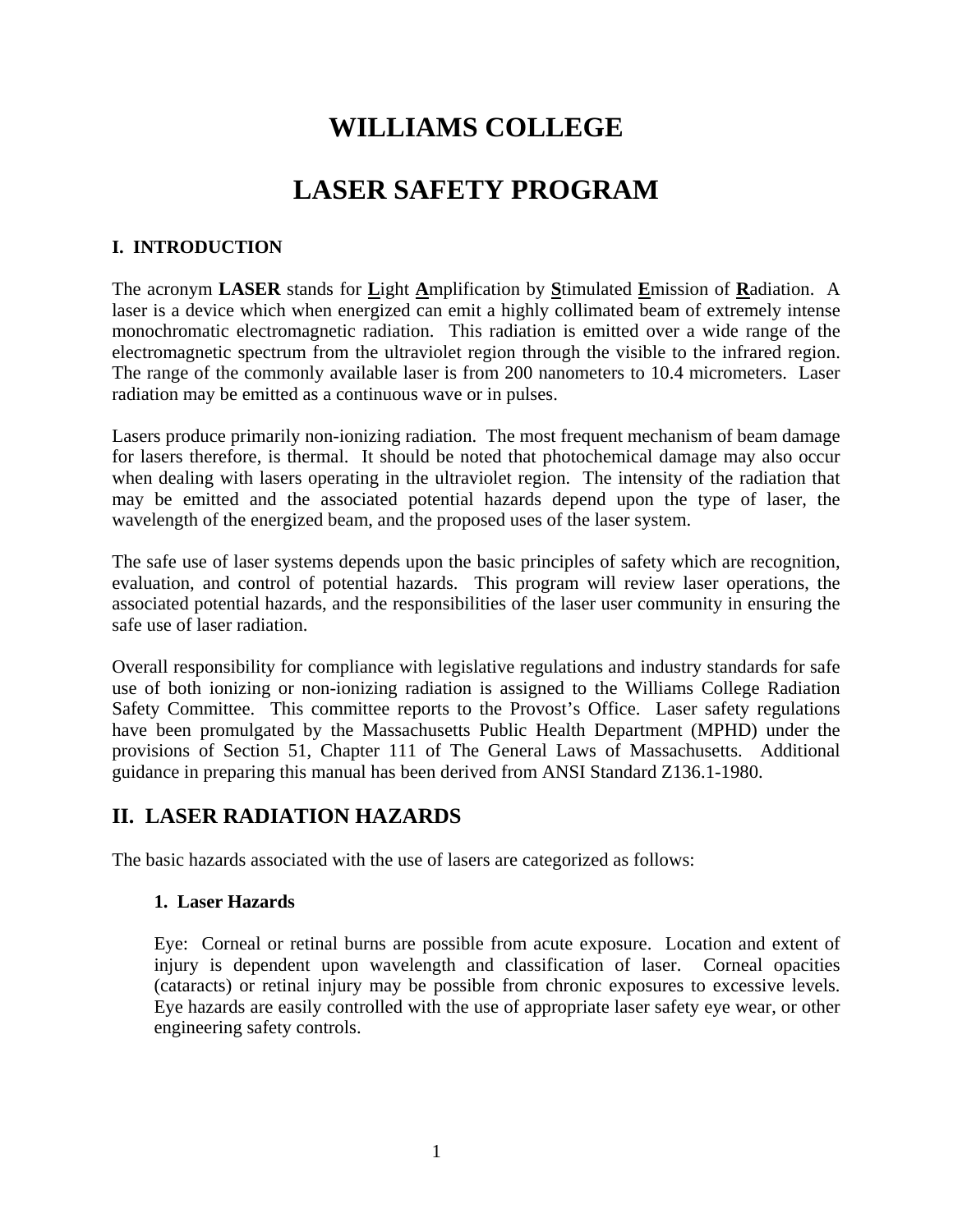Skin: Skin burns are possible from acute exposure to high levels of laser radiation in the infrared spectral region. Erythema (sunburn), skin cancer, and accelerated skin aging are possible in the ultraviolet wavelength range.

## **2. Electrical Hazards.**

The most common hazard encountered in laser use is electric shock. Potentially lethal electrical hazards may be present especially in high powered laser systems. Avoid wearing rings or other metallic objects. Know where the main power shutoff is located.

## **3. Chemical Hazards.**

Some material used in laser systems (excimer, dye, chemical lasers) may be hazardous or toxic substances. Also, laser induced reactions may produce hazardous particles or gases around the laser system.

### **4. Fire Hazards.**

Solvents used in dye lasers are extremely flammable. Ignition may occur via high voltage pulses or flash lamps. Direct beams and unforeseen specular reflections of high-powered CW infrared lasers are capable of igniting flammable materials during laser operation. Other potential fire hazards are electrical components and the flammability of Class IV laser beam enclosures.

### **5. Associated Hazards.**

Associated hazards can include cryogenic coolant hazards, excessive noise from highpowered systems, and x-radiation from high voltage power supplies.

# **III. Hazard Controls**

The hazard controls necessary for the safe use of laser radiation depend upon:

- a) the laser system classification
- b) the environment where the laser system is used
- c) the laser system operating characteristics
- d) the persons operating the laser system
- e) the general population within the vicinity of the laser system

Laser safety procedures can best be evaluated by grouping them according to the class of laser system in use. Appendix D of this program provides a list of appropriate control measures for each laser system classification. Any exceptions to these control measures require approval from the Laser Safety Subcommittee.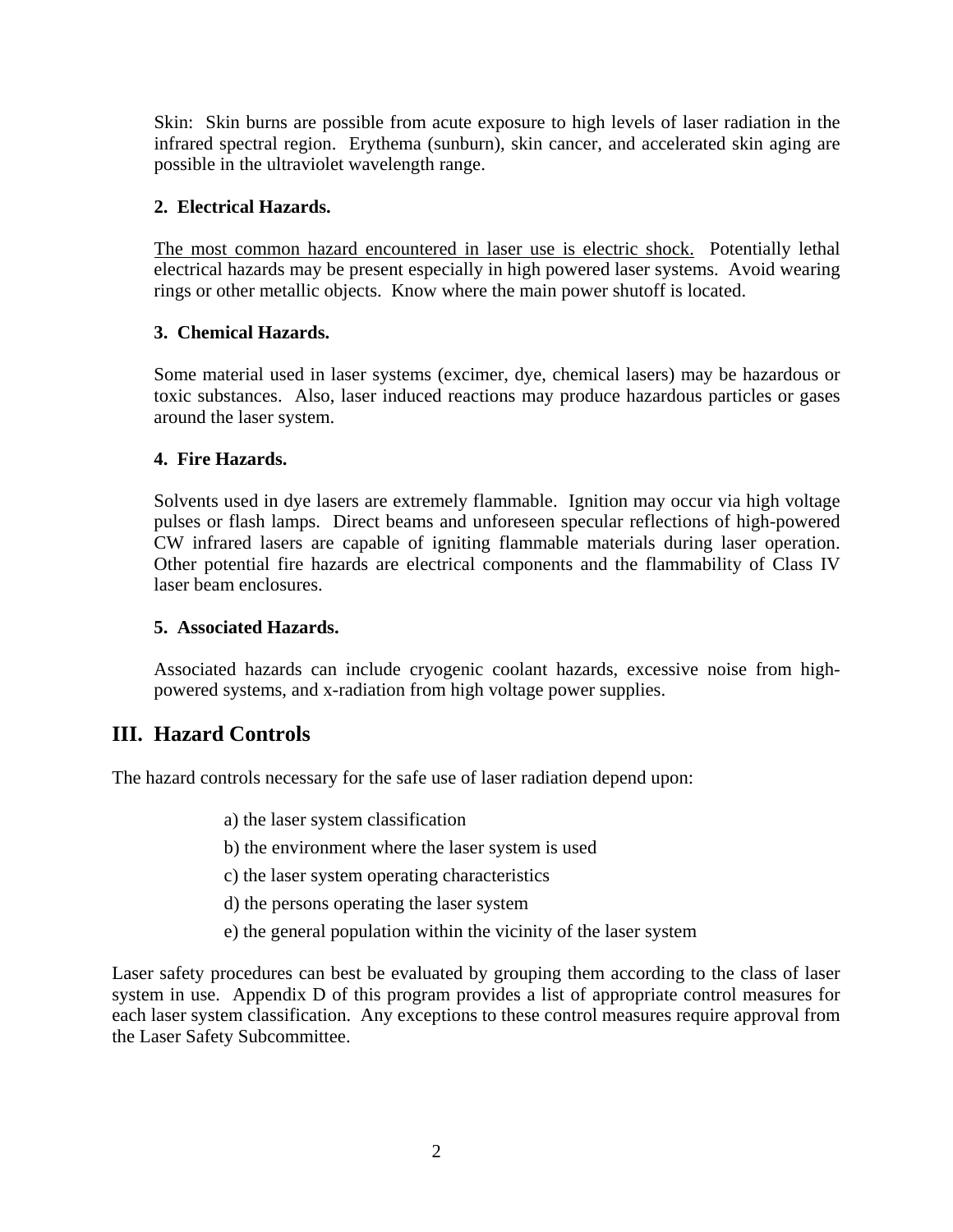# **IV. RESPONSIBILITIES**

## A. Laser Safety Subcommittee

The Laser Safety Subcommittee (LSS), comprised of all Authorized Laser Researchers, is a subcommittee of the Radiation Safety Committee (RSC). The LSS is charged with ensuring the safe use of all laser systems on campus. Responsibilities of this committee include:

- 1. Establishing policies on the safe use of laser systems.
- 2. Reviewing the radiation safety aspects of the use of all laser systems on campus.
- 3. Reviewing applications of Authorized Laser Users before they are brought to the full committee for approval.
- 4. Reviewing reports of accidents and incidents involving the use of laser systems and assuring that appropriate corrective action is taken to prevent reoccurrence.

### B. Laser Safety Officer

The Laser Safety Officer (LSO) will perform, as an integral part of the overall Williams College radiation safety program, the actions required to establish and maintain preventive measures to safeguard personnel from harmful effects of laser radiation. Responsibilities of the LSO include:

- 1. Reviewing laser facility use procedures to assure safe use.
- 2. Maintaining a current laser inventory to comply with the MPHD registration requirement.
- 3. Performing laser safety surveys of all Class 3B and Class 4 laser systems on campus at least yearly (Class 1, 2 and 3A laser systems will not be surveyed on a regular basis). See Appendix C for list of items covered during a laser safety inspection.
- 4. Maintaining all required records for MPDH inspection.
- 5. Investigating all accidents of incidents involving laser radiation to determine the cause(s) and to recommend corrective action to the LSS.
- 6. Providing the LSS and individual users with advice and assistance on all matters pertaining to the safe use of laser systems.
- 7. Serve as the chair of the LSS.

The LSO may designate a qualified replacement to perform any of the above tasks.

### C. Authorized Laser Researchers

Researchers using laser systems are responsible to the LSS for ensuring their safe use. Each faculty member wishing to use or supervise the use of laser systems in research must submit an "Application for Authorization to Use Lasers at Williams College". The application (Appendix A) must include details of the faculty member's training and experience, and a description of the procedures to be performed, including all relevant safety precautions. This will be renewed annually. Specific responsibilities include:

1. Complying with and enforcing the safety requirements prescribed in this manual.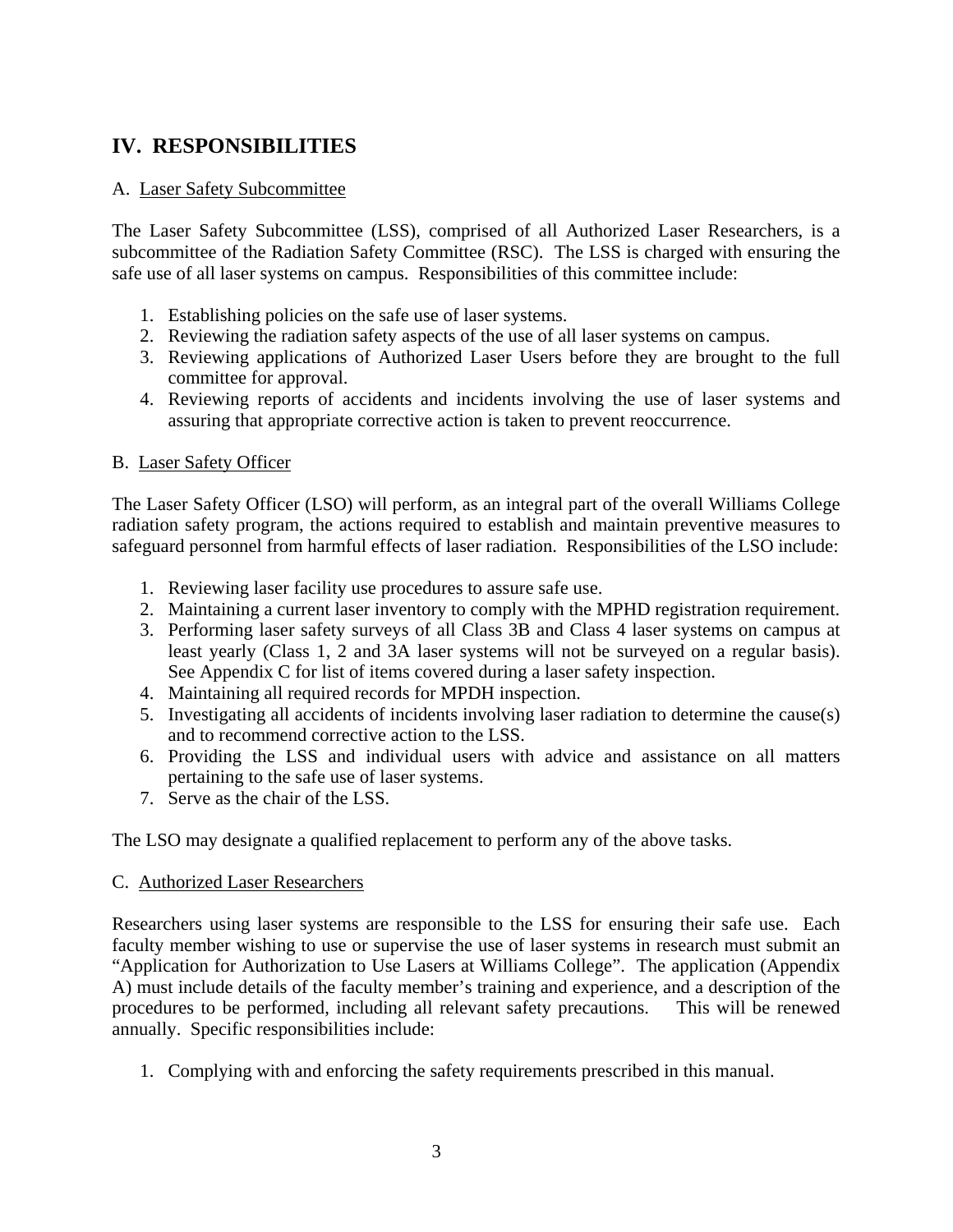- 2. Providing laser system safety training to all personnel requiring training prior to use and filing documentation of this training with the RSC. Possible training videos will be kept in Dr. Skinner's office.
- 3. Where applicable, arranging eye examinations for any individual users in the group.
- 4. Ensuring that all required protective equipment is used during laser work.
- 5. Reviewing in advance all lab procedures to be used by personnel under their supervision in carrying out research work involving laser radiation, for probability of overexposure, explosion, implosion, fire or other hazards.
- 6. Ensuring the integrity of associated equipment such as vacuum systems, cryogenic systems, pressure vessels or other similar equipment.
- 7. Ensuring that all laser system safety interlocks, warning lights, etc., are functioning.
- 8. Posting warning signs and otherwise controlling laser hazards in the areas for which s/he is responsible.

### D. The Individual Laser User

Individual users work under the supervision of Authorized Researchers. They include research students and technical staff, but not students in regularly scheduled courses. The individual user is responsible for:

- 1. Wearing prescribed protective glasses and any other protective clothing or equipment.
- 2. Using only authorized techniques and procedures.
- 3. Complying with all sections of this manual.

### E. Use of Laser Systems in Regularly Scheduled Courses

Anyone wishing to use a Class 4 laser system, a Class 3 laser system with beam invisible to the eye or a CW Class 3B laser system with beam power >15 mW must submit an application to the RSC through the LSS. This includes those faculty planning lab experiments or demonstrations as part of course work. The applicant will become an Authorized User for this purpose only. Such Authorized Users will not be expected to attend all LSS/RSC meetings, but will receive copies of agendas and minutes. Approval is subject to the same annual renewal review as any other Authorized User application. If in subsequent years another faculty member becomes responsible for this experiment or demonstration, the new faculty member must file their own application. At the September RSC meeting, a departmental representative from any department using these systems will be asked to poll the department and report back on any new uses that require committee attention.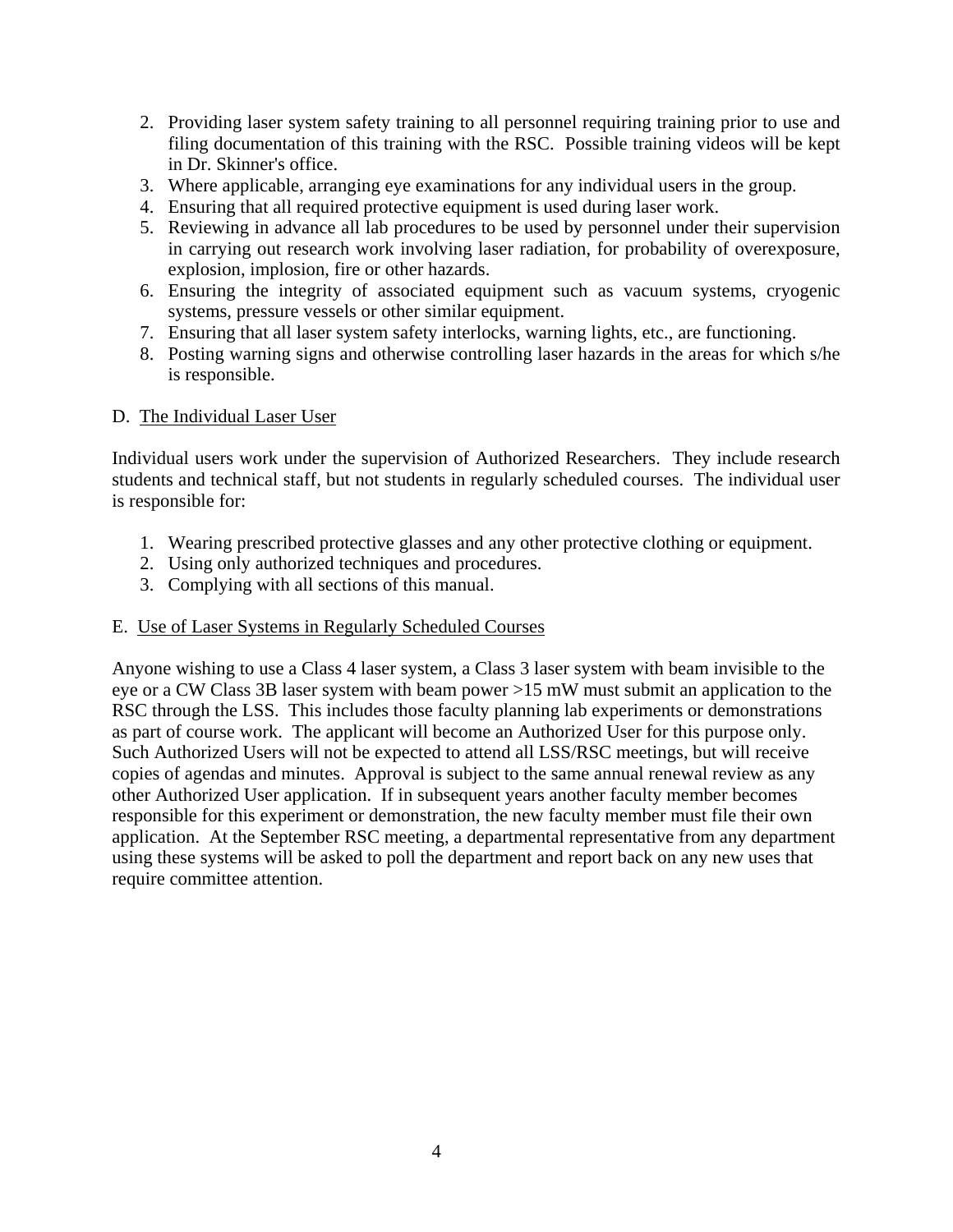# **V. Laser Registration**

In acordance with regulations of the Massachusetts Department of Public Health, all laser systems should be registered, using the form available from the LSO. Class 4 laser systems, Class 3 laser systems which produce a beam invisible to the eye, and Class 3B systems with output power >15 mW are of particular concern. These shall be registered with the LSO, using the form shown as Appendix B.

# **VI. Laser Classifications**

Each laser system shall be classified according to the definitions of Section 3.3 of ANSIZ136.1 (see Appendix D). In addition to meeting the general requirements of Section 3.5.1 of this HSD, laser systems must meet specific requirements based on laser system class. Laser classifications and entry controls are summarized below along with a summary of essential requirements. As of September 19, 1985, certified laser system manufacturers must label their products as to class.

**Class 1** denotes exempt laser systems that cannot, under normal operating conditions, produce a hazard.

Equipment such as laser printers that completely enclose the laser system and laser beam are normally specified as Class 1.

**Class 2** denotes low power visible-radiation laser systems. Visible cw HeNe laser systems above Class 1, but not exceeding 1 mW radiant power, are common examples of this class. Because of the normal human aversion responses, these laser systems normally do not present a hazard, but may present some potential for hazard if viewed directly for extended periods of time (like many conventional light sources).

Many laser pointers are Class 2, although there are also Class 3 pointers.

**Class 3A** denotes visible-radiation laser systems that normally would not produce a hazard if viewed for only momentary periods with the unaided eye. They may present a hazard if viewed using collecting optics. Visible cw HeNe laser systems above 1 milliwatt (mW), but not exceeding 5 mW radiant power, are common examples of this class.

**Class 3B** denotes laser systems that can produce a hazard if viewed directly. This includes intrabeam viewing or specular reflections. Except for the high power Class 3B laser systems, this class laser system will not produce hazardous diffuse reflections. Visible cw HeNe laser systems above 5 mW, but not exceeding 500 mW radiant power, are examples of this class as are all laser systems with beams invisible to the eye and a power >1 mW.

**Class 4** denotes laser systems that can produce a hazard not only from direct or specular reflections, but also from a diffuse reflection. In addition, such laser systems may produce fire and skin hazards. Argon ion, Nd:YAG,  $CO<sub>2</sub>$ , N<sub>2</sub>, and excimer laser systems are some examples of lasers that may be classified as Class 4 laser systems.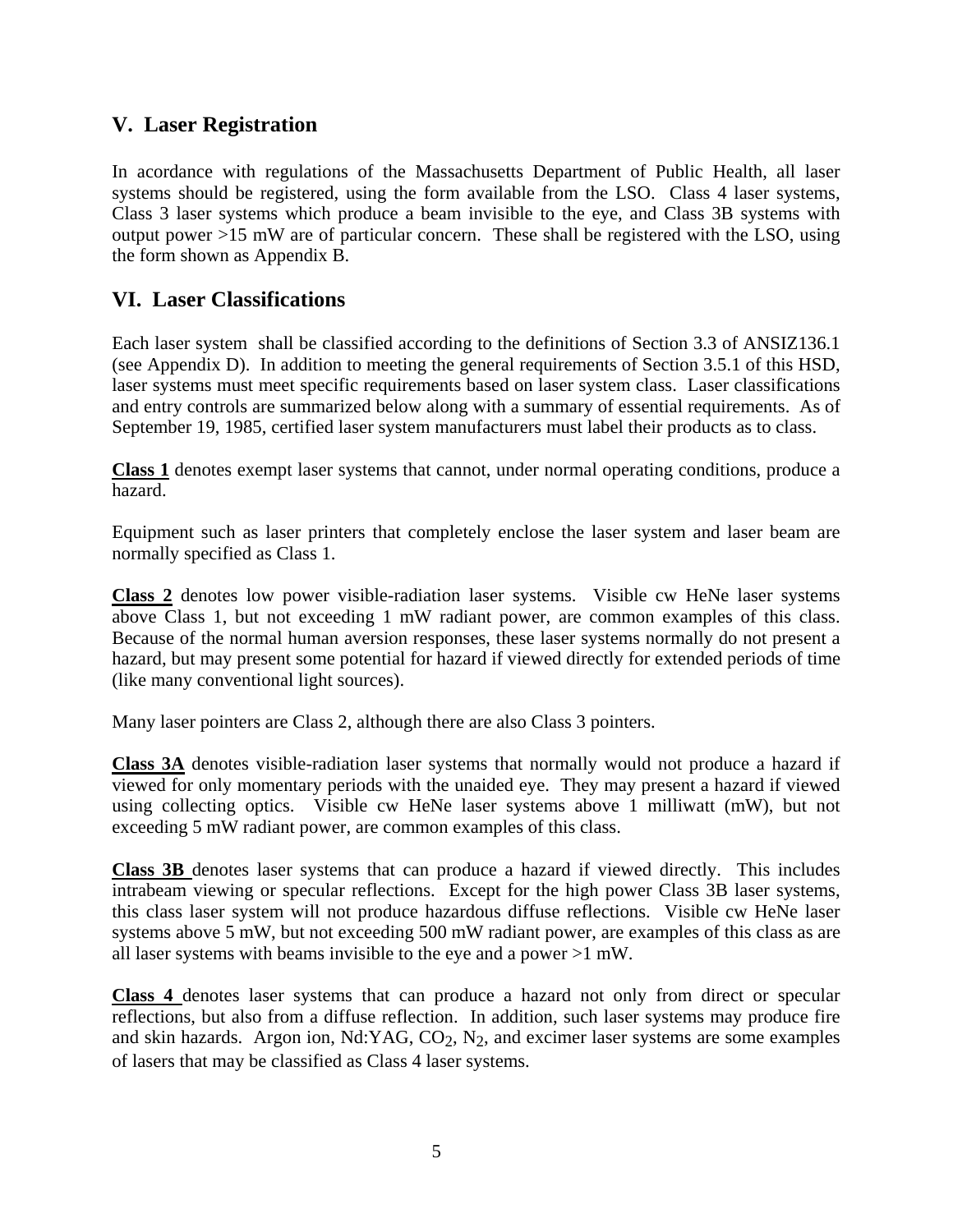The existence of **homemade laser systems** shall be made known to the LSO so that a proper hazard classification based on ANSI standards can be made on the laser system.

# **VII. Laser Safety Controls**

The safety rules accompanying laser classifications can be summarized as follows:

### **A. Class 1 Controls**

No user safety rules are necessary.

### **B. Class 2 Controls**

- 1. Never permit a person to stare continuously into the laser source.
- 2. Never point the laser system at an individual's eye unless a useful purpose exists and the exposure level and duration will not exceed the permissible limit.

### **C. Class 3A Controls**

- 1. Do not work with or near a laser system unless you have been authorized to do so.
- 2. Always use proper laser eye protection if a potential eye hazard exists from the direct beam or a specular reflection. Before energizing a laser system, verify that prescribed safety devices for the unit are being properly employed. These may include opaque shielding, nonreflecting and/or fire-resistant surfaces, goggles and/or face shields, door interlocks, and ventilation for toxic material.
- 3. Do not aim the laser system at an individual's eye.
- 4. Make sure that a pulsed-laser unit cannot be energized inadvertently. Discharge capacitors and turn off power before leaving the laser unit unattended.
- 5. Enclose as much of the beam path as practicable. Even a transparent enclosure will prevent individuals from placing their head or reflecting objects within the beam path. Terminations should be used at the end of the useful paths of the direct beam and any secondary beams.
- 6. "High Voltage" signs should be put on removable power supply panels to reduce the chance of electrical accident.
- 7. Place the laser beam path well above or well below the eye level of any sitting or standing observers whenever practicable.
- 8. The beam or its specular reflection should never be directly viewed with optical instruments such as binoculars or telescopes without sufficient protective filters.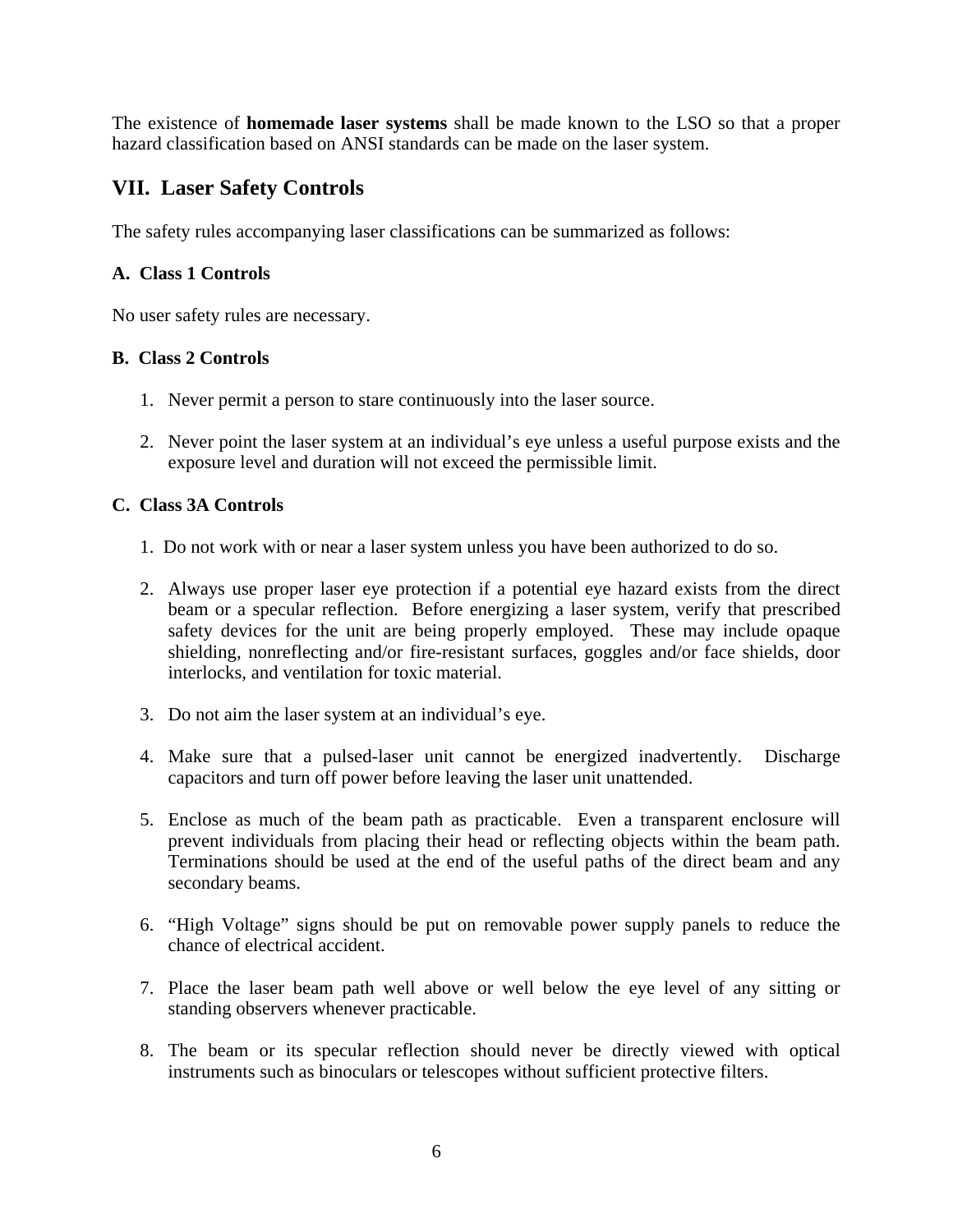9. Remove all unnecessary mirror-like surfaces from the vicinity of the laser beam path. Do not use reflective objects such as credit cards to check beam alignment. Remove any jewelry to avoid inadvertent reflections.

**NOTE:** The reflectivity of an object is a function of the wavelength of the laser beam.

- 10. Be alert to the danger of excessive noise, which may prevent users or spectators from recognizing that the laser system is in operation.
- 11. Do not permit laser tracking of vehicles.
- 12. Teaching or research labs using Class 3A laser systems should have a sign on the door reading "CAUTION - Laser in Use.

### **D. Class 3B Controls**

- 1. All Class 3A controls apply to Class 3B.
- 2. A key switch should be installed to avoid tampering by unauthorized individuals.
- 3. A warning light or buzzer on the laser system should indicate laser operation. This is especially needed if the beam is not visible, i.e., for infrared laser systems.
- 4. Don't stare directly into the laser beam. Use appropriate eye wear during beam alignment and laser operation. Beam alignment procedures should be performed at lowest practical power levels.
- 5. Control the access to the laser facility. This can be done by clearly designating those who have access to the laser room. Implement access control by installing warning signs on the outside door. Control spectators, such as non-research students, to avoid unsafe exposures.
- 6. Class 3B laser systems with output >15 mW should be operated only in a restricted area- for example, in a closed room without windows. Place a sign on the door reading "Danger". CW Class 3B laser systems with beam power <15 mW are not considered to present the same level of hazard (see Appendix F).
- 7. Avoid leaving a Class B laser system with output power >15 mW unattended when it is in operation. If a laser system is to be unattended on a regular basis for more than the warm-up period, this should be noted in the Authorized Laser Research application. It will be expected that the room containing this laser system will be kept locked.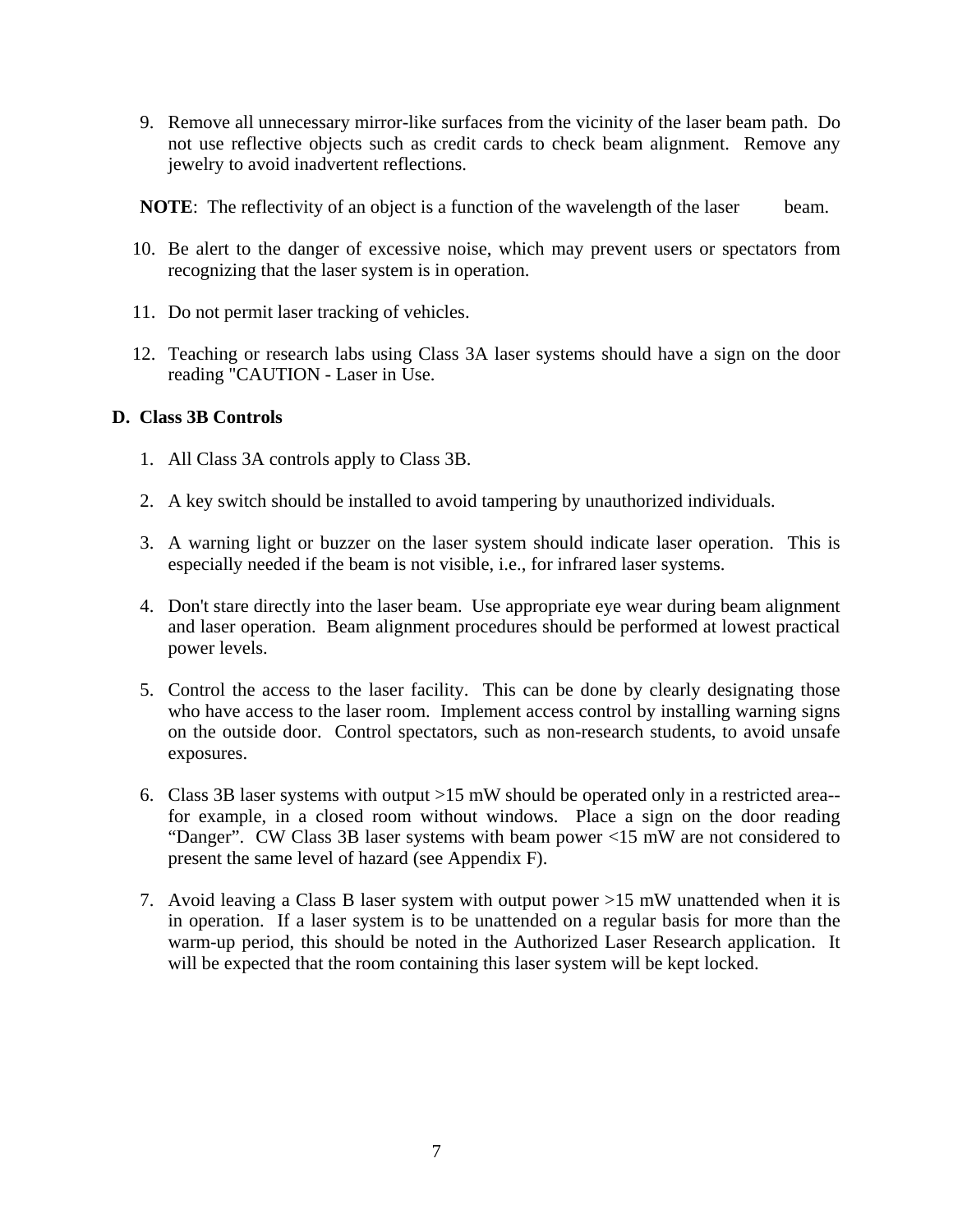## **E. Class 4 Controls**

- 1. All controls listed for Class 3 laser systems also apply to Class 4 laser systems.
- 2. These laser systems should only be operated within a localized enclosure, or in a controlled workplace. If a complete local enclosure is not practicable, indoor laser operation should be in a light-tight room with interlocked entrances to assure adequate warning to anyone desiring access that the laser system is turned on.
- 3. Appropriate eye protection is required for all individuals working within the controlled area.
- 4. If the laser beam irradiance is sufficient to be a serious skin or fire hazard, a suitable shielding should be used between the laser beam and any personnel or flammable surfaces.
- 5. The flashlamps in optical pump systems should be shielded to eliminate any direct viewing.
- 6. Backstops should be diffusely reflecting, fire resistant target materials where practicable.
- 7. Walls and ceiling should be painted with nonreflective paint to produce a diffuse surface. Diffuse black is preferred in the target area, and a light color in the surrounding area to maximize the lighting distribution from general lighting fixtures.

# **IX. MEDICAL SURVEILLANCE**

All authorized laser system users using Class 4 laser systems, Class 3B laser systems which produce beams invisible to the eye, and CW Class 3B laser systems that produce visible beams with greater than 15 mW power, their research students, and any support staff regularly employed in such work must have eye examinations as detailed in Appendix F before starting work. They will normally also have eye examinations at the end of their College laser system usage. All examinations will be at College expense.

In the event that a laser worker suspects s/he has been exposed to excessive levels of laser radiation, the following steps should be taken:

- 1. Notify the Laser Safety Officer immediately.
- 2. Report to the Health Center for referral to an opthamologist for an eye exam, or to a physician for skin injury.
- 3. File a laser incident report with LSO.

The LSO will investigate any suspected exposure to excessive levels of laser radiation and file a report to the Laser Safety Subcommittee. A copy of the report will be maintained in the laser workers' registration file.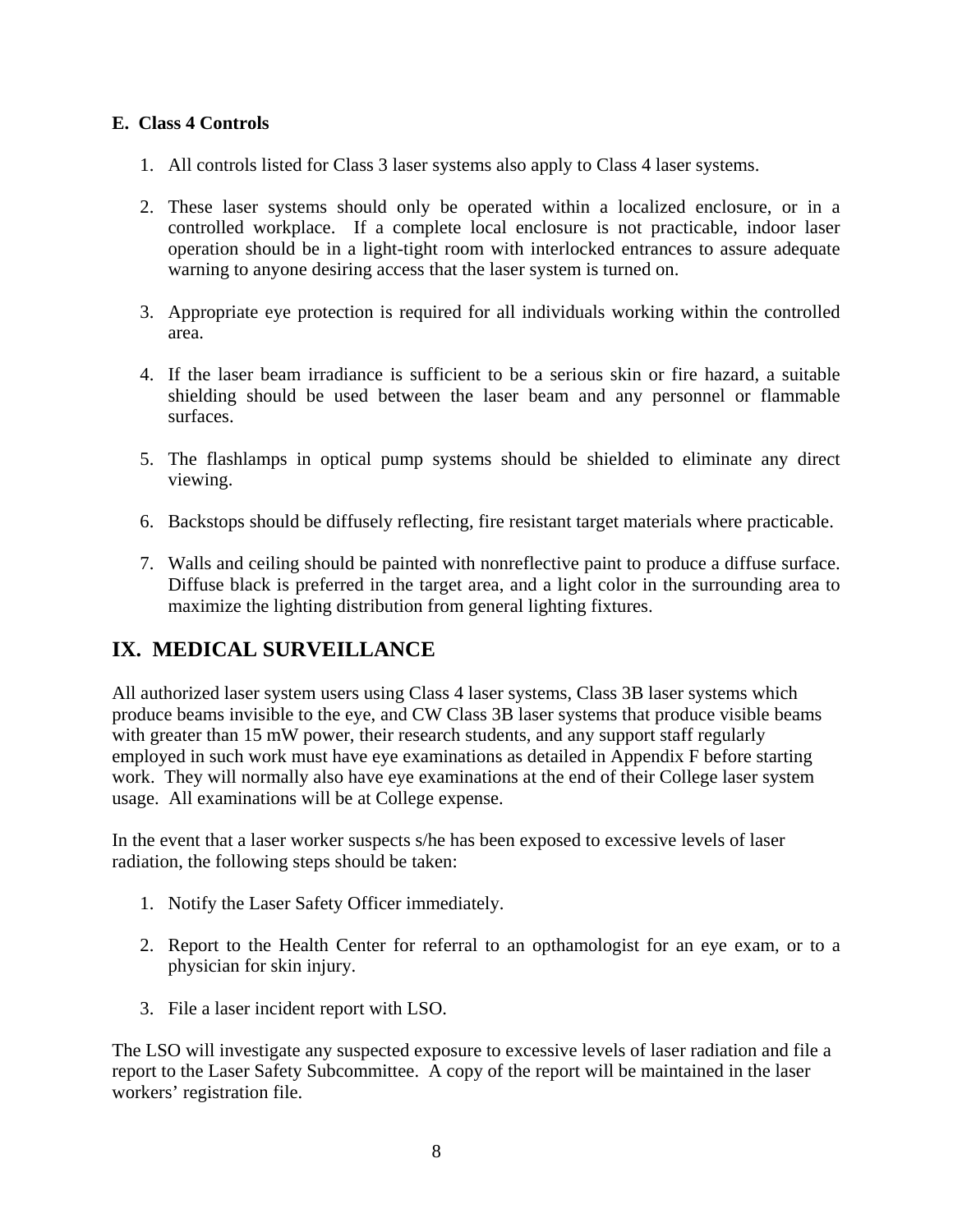# **APPENDIX A**

# **WILLIAMS COLLEGE**

# **AUTHORIZED LASER RESEARCHER APPLICATION**

| <b>SECTION I: INFORMATION</b>                      |      |  |  |  |
|----------------------------------------------------|------|--|--|--|
| 1. Name: <u>(Print)</u> Last First                 | M.I. |  |  |  |
| 2. Social Security Number:                         |      |  |  |  |
|                                                    |      |  |  |  |
|                                                    |      |  |  |  |
|                                                    |      |  |  |  |
| 6. Description of laser and work involving lasers: |      |  |  |  |
|                                                    |      |  |  |  |
| Description (include safety precautions):          |      |  |  |  |
|                                                    |      |  |  |  |
|                                                    |      |  |  |  |

(If more space is needed, attach extra page.)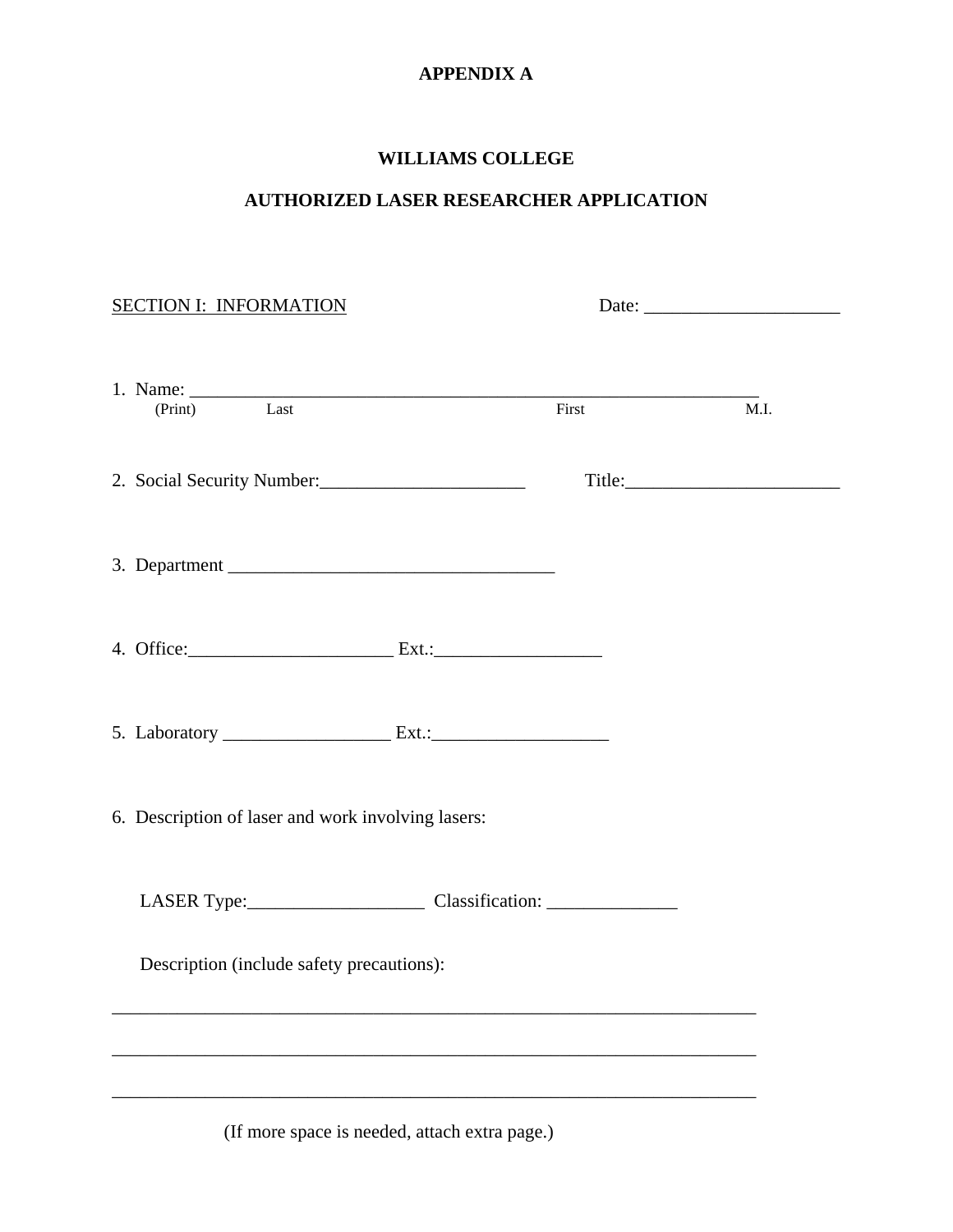# SECTION II: PREVIOUS EXPERIENCE WITH LASER(S)

| 1. Previous experience with laser(s):                                                                                                                                                                                            |                                                                                                                                                                                                 |
|----------------------------------------------------------------------------------------------------------------------------------------------------------------------------------------------------------------------------------|-------------------------------------------------------------------------------------------------------------------------------------------------------------------------------------------------|
|                                                                                                                                                                                                                                  |                                                                                                                                                                                                 |
| Description:                                                                                                                                                                                                                     |                                                                                                                                                                                                 |
| the ANSI Z136.1-1986 maximum permissible exposure?                                                                                                                                                                               | 2. Have you had any exposures to laser radiation in amounts known (or suspected) to be above                                                                                                    |
| Yes: _________ No: _______ Unknown: _______                                                                                                                                                                                      |                                                                                                                                                                                                 |
| lasers at Williams College.                                                                                                                                                                                                      | 3. I have received and read the Laser Safety Handbook regarding the use of lasers at Williams<br>College. I agree to comply with all applicable rules and regulations governing the safe use of |
|                                                                                                                                                                                                                                  | Signature: Date: Date:                                                                                                                                                                          |
| <b>SECTION III: APPROVAL</b><br>2. Medical Surveillance Recommended:<br>3. Comments:                                                                                                                                             | 1. Application Approved _____ Disapproved ______ Date: _________________________<br>(a) Eye Examination: $\qquad \qquad$ (b) Other: $\qquad \qquad$                                             |
| <b>SECTION IV: TERMINATION</b> (to be completed by LSO)                                                                                                                                                                          |                                                                                                                                                                                                 |
| 1. Date: 1. 2010 1. 2010 1. 2010 1. 2010 1. 2010 1. 2010 1. 2010 1. 2010 1. 2010 1. 2010 1. 2010 1. 2010 1. 20<br>2010 1. 2010 1. 2010 1. 2010 1. 2010 1. 2010 1. 2010 1. 2010 1. 2010 1. 2010 1. 2010 1. 2010 1. 2010 1. 2010 1 |                                                                                                                                                                                                 |
| 2. Medical Surveillance Recommended:                                                                                                                                                                                             |                                                                                                                                                                                                 |
| (a) Eye Examination: $\_\_\_\_\_$ (b) Other:                                                                                                                                                                                     |                                                                                                                                                                                                 |
|                                                                                                                                                                                                                                  |                                                                                                                                                                                                 |

# 3. Comments: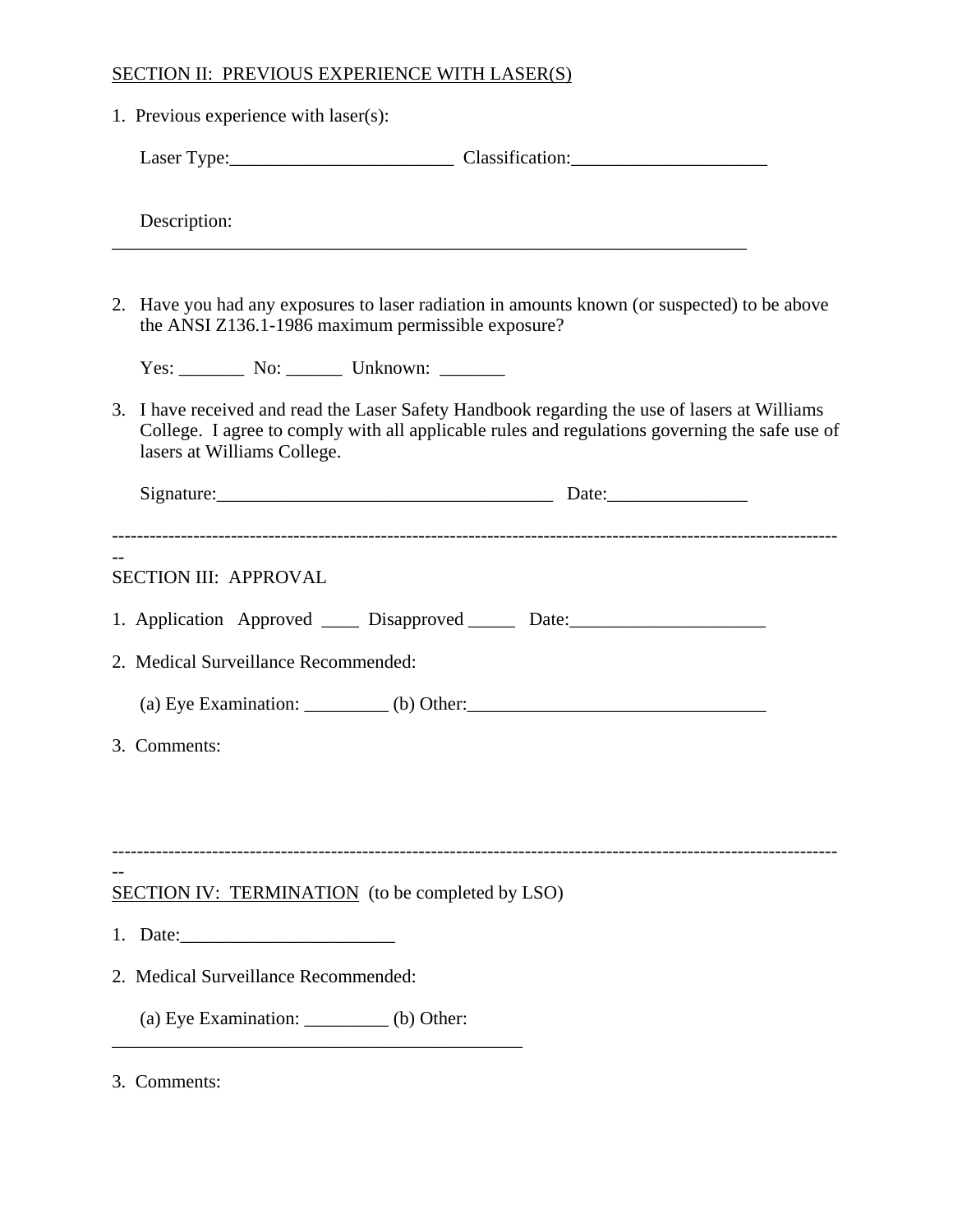| Signed: |  |
|---------|--|
|         |  |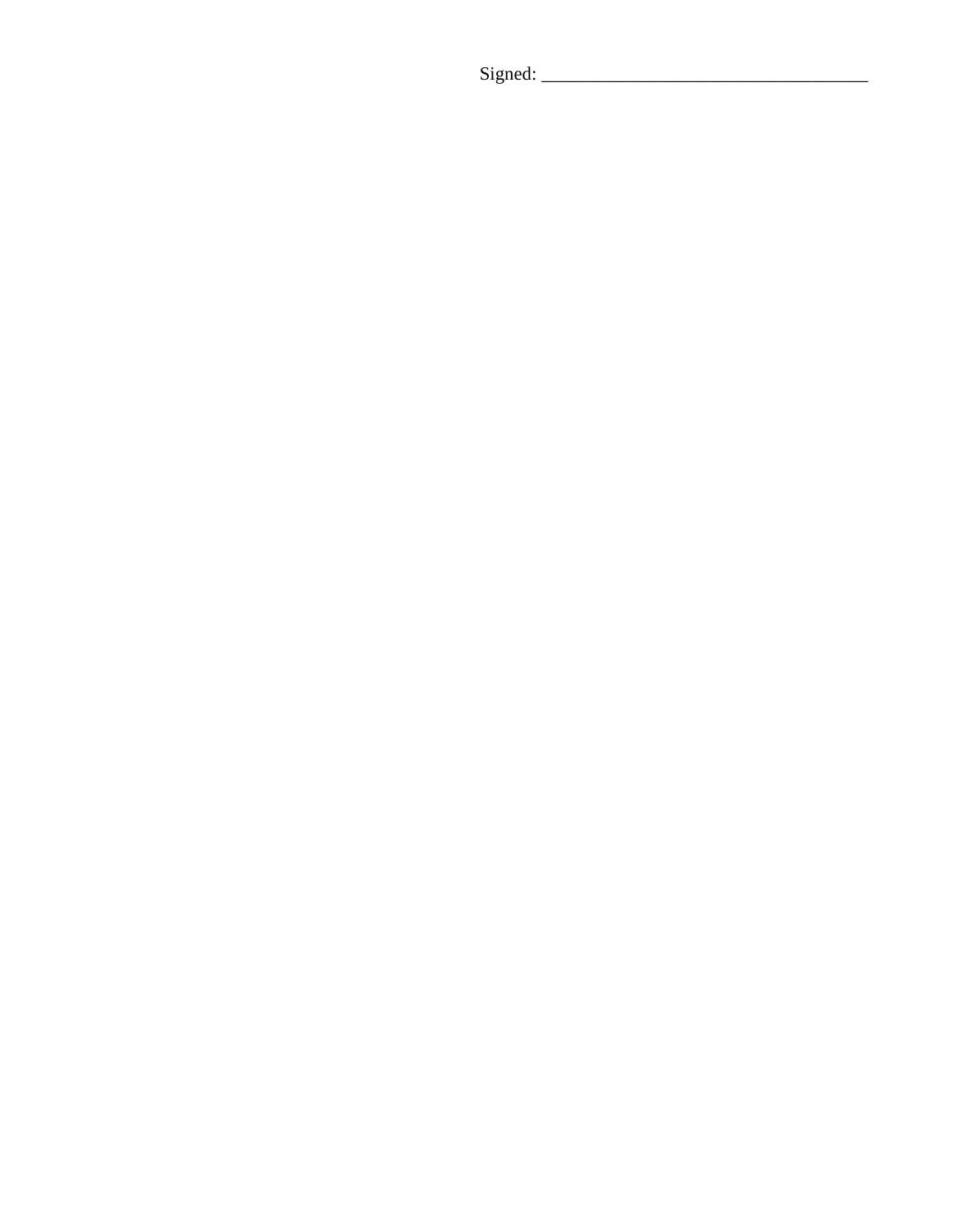#### **APPENDIX B**

### **WILLIAMS COLLEGE APPLICATION FOR REGISTRATION OF LASER SYSTEMS**

Complete Section I and forward to the Laser Safety Officer (LSO).

### Section I

A. Identification of person or department who will supervise use of Laser equipment:

Name\_\_\_\_\_\_\_\_\_\_\_\_\_\_\_\_\_\_\_\_\_\_ Department \_\_\_\_\_\_\_\_\_\_\_\_\_\_\_ Tel. No. \_\_\_\_\_\_\_\_\_\_

\_\_\_\_\_\_\_\_\_\_\_\_\_\_\_\_\_\_\_\_\_\_\_\_\_\_\_\_\_\_\_\_\_\_\_\_\_\_\_\_\_\_\_\_\_\_\_\_\_\_\_\_\_\_\_\_\_\_\_\_\_\_\_\_\_\_\_\_\_\_\_\_\_\_\_\_\_

B. Location of laser system: Room

C. General conditions relating to the application:

- 1. The supervisor is responsible for ensuring that the laser system is used in the manner specified by the Laser Safety Program. There shall be no changes in approved procedures without the prior approval of the Laser Safety Subcommittee. LSO shall be notified prior to a change in place of use of the equipment.
- 2. Routine operation of this equipment may not begin until LSO has been notified and has conducted a thorough survey and given approval for operation. Additional surveys will be made by RPO at intervals not to exceed 12 months.
- 3. All personnel shall be appropriately trained by the supervisor before working with this equipment.

| Supervisor's Signature                                                                                                                                                                                | Date: $\frac{1}{\sqrt{1-\frac{1}{2}} \cdot \frac{1}{2}}$                                                                                                                                        |
|-------------------------------------------------------------------------------------------------------------------------------------------------------------------------------------------------------|-------------------------------------------------------------------------------------------------------------------------------------------------------------------------------------------------|
|                                                                                                                                                                                                       |                                                                                                                                                                                                 |
| D. Laser Information                                                                                                                                                                                  |                                                                                                                                                                                                 |
| Laser System Serial/ID # _______________________ Safety Class ___________________ Laser Media _______________                                                                                         |                                                                                                                                                                                                 |
|                                                                                                                                                                                                       |                                                                                                                                                                                                 |
|                                                                                                                                                                                                       |                                                                                                                                                                                                 |
| Notes: Laser Media - indicate media utilized, i.e., HeNe, CO <sub>2</sub> , Yag, Ruby, Glass, Liquid (type), Argon.<br>Power/Energy Level - output power in watts. Output energy in Joules per pulse. | Mode of Operation - indicate all modes in which the system is used. [CW (continuous wave), NP<br>(normal pulse, millisecond range), PRF (pulse repetition rate), Q-S (Q-Switched, microseconds) |

Safety Classification - Class 1, 2, 3a, 3b, or 4 as indicated by manufacturer.

\_\_\_\_\_\_\_\_\_\_\_\_\_\_\_\_\_\_\_\_\_\_\_\_\_\_\_\_\_\_\_\_\_\_\_\_\_\_\_\_\_\_\_\_\_\_\_\_\_\_\_\_\_\_\_\_\_\_\_\_\_\_\_\_\_\_\_\_\_\_\_\_\_\_\_\_\_\_\_\_\_\_\_\_\_\_\_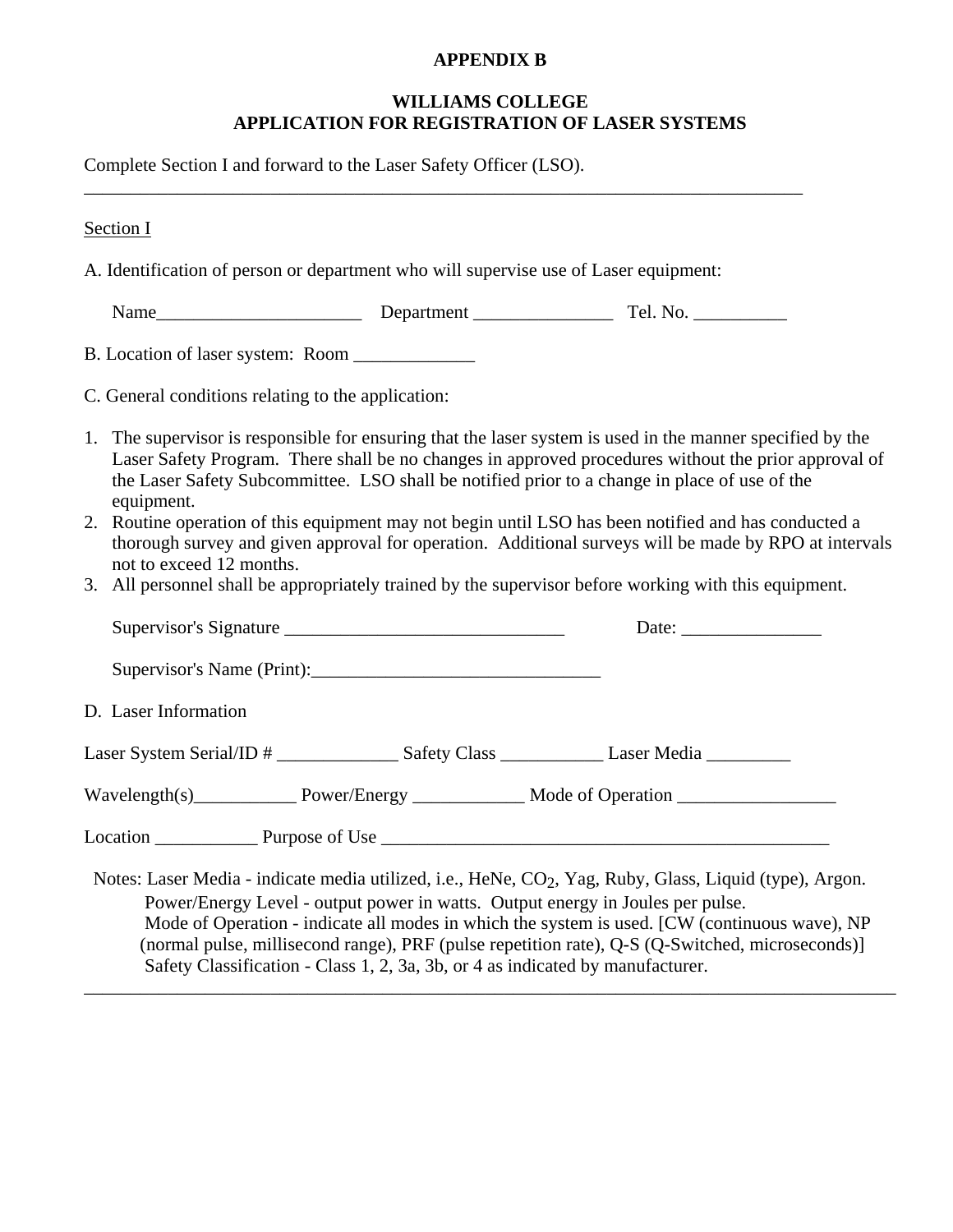Section II This section is to be completed by the Laser Safety Officer.

- A. Hazard Control Recommendations:
- B. Date(s) of Laser Inspections:

C. Additional comments:

D. LSO Signature \_\_\_\_\_\_\_\_\_\_\_\_\_\_\_\_\_\_\_\_\_\_\_\_\_\_\_\_\_\_\_\_\_\_\_ Date: \_\_\_\_\_\_\_\_\_\_\_\_\_\_\_\_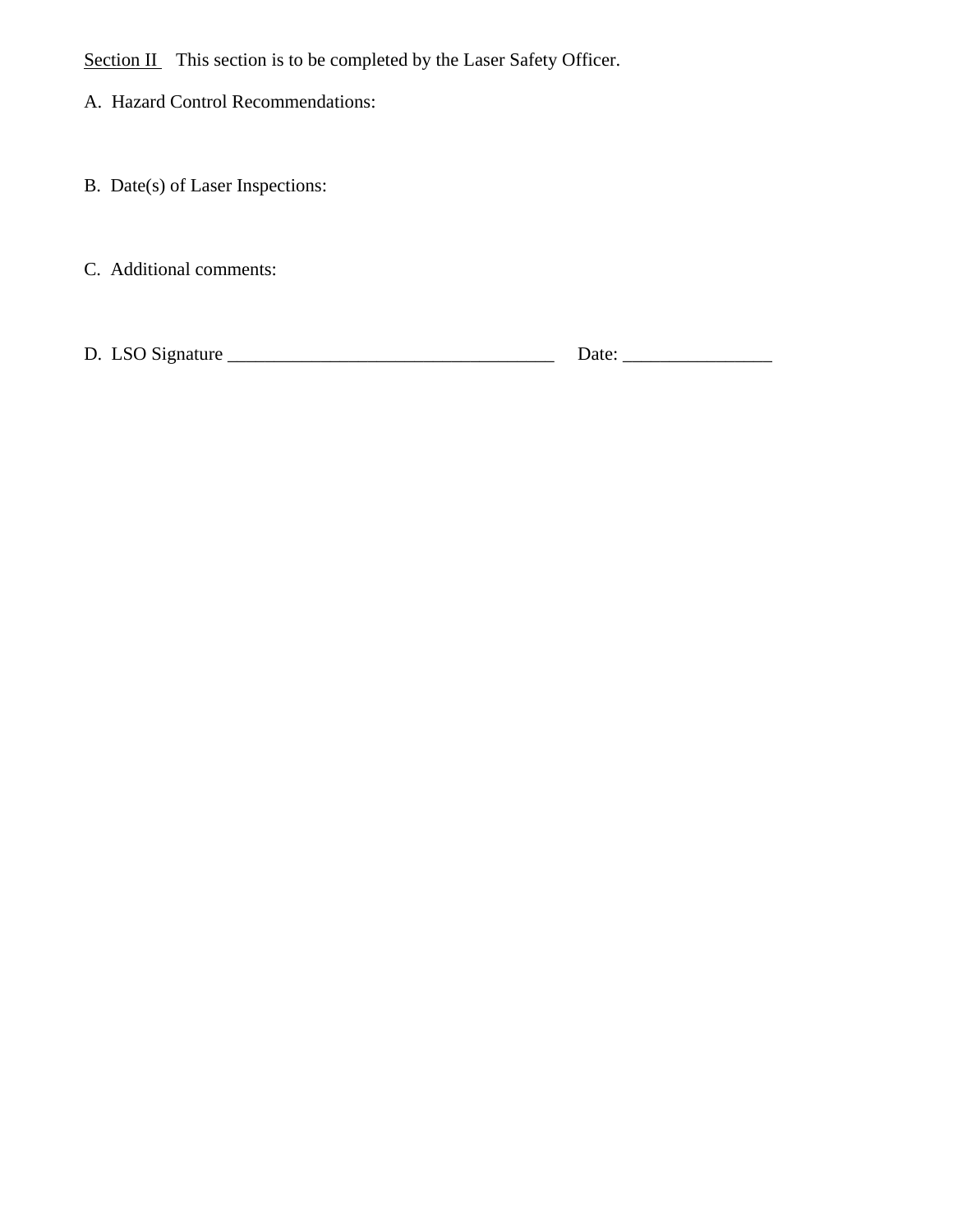# **APPENDIX C**

# **LASER RADIATION SURVEY**

## **I. GENERAL INFORMATION**

| Α. | Location                                                                                                                                                                                                                      |                                    |
|----|-------------------------------------------------------------------------------------------------------------------------------------------------------------------------------------------------------------------------------|------------------------------------|
|    |                                                                                                                                                                                                                               | Bld. and Room Number: ____________ |
|    | Registration #: $\qquad \qquad$                                                                                                                                                                                               | Telephone                          |
|    |                                                                                                                                                                                                                               |                                    |
|    | Person(s) Interviewed: Letters and the set of the set of the set of the set of the set of the set of the set of the set of the set of the set of the set of the set of the set of the set of the set of the set of the set of |                                    |
|    | B. Laser System                                                                                                                                                                                                               |                                    |
|    | Type of Laser(s): $\_\_$                                                                                                                                                                                                      |                                    |
|    |                                                                                                                                                                                                                               |                                    |
|    | Power $(s)$ :<br><u> 1989 - Johann Barbara, markazar margolaria (h. 1989).</u>                                                                                                                                                |                                    |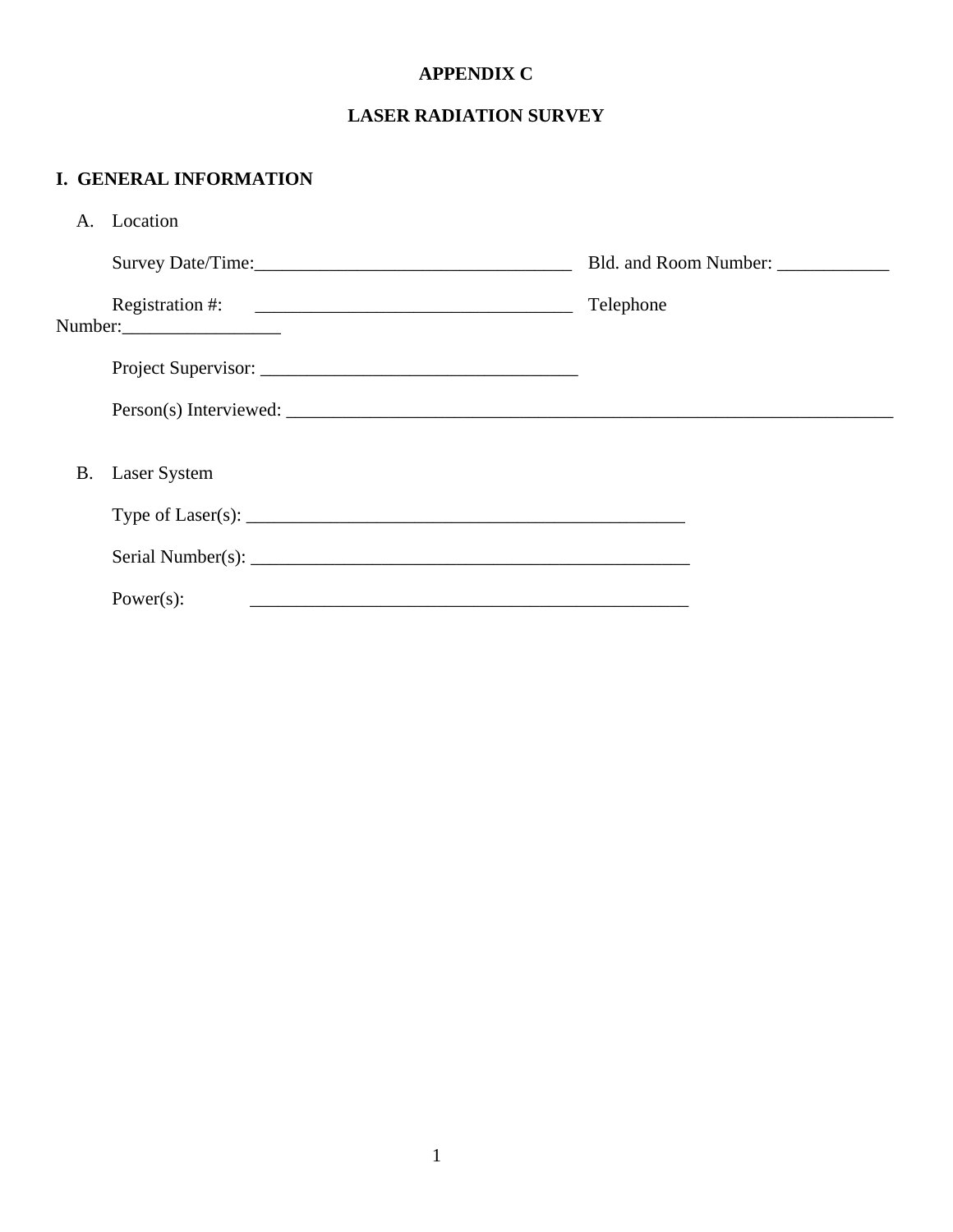# II. RADIATION PROTECTION CHECKLIST

| A.              |                                                 |  |  |  |  |
|-----------------|-------------------------------------------------|--|--|--|--|
| <b>B.</b>       |                                                 |  |  |  |  |
| $\mathcal{C}$ . |                                                 |  |  |  |  |
| D.              |                                                 |  |  |  |  |
| E.              |                                                 |  |  |  |  |
| F <sub>r</sub>  | Eye Protection Available and in Good Condition: |  |  |  |  |
| G.              |                                                 |  |  |  |  |
| H.              |                                                 |  |  |  |  |
| I.              |                                                 |  |  |  |  |
| J.              |                                                 |  |  |  |  |
| K.              | Personnel Registered with LSS:                  |  |  |  |  |
| L.              |                                                 |  |  |  |  |
|                 |                                                 |  |  |  |  |
|                 |                                                 |  |  |  |  |
|                 |                                                 |  |  |  |  |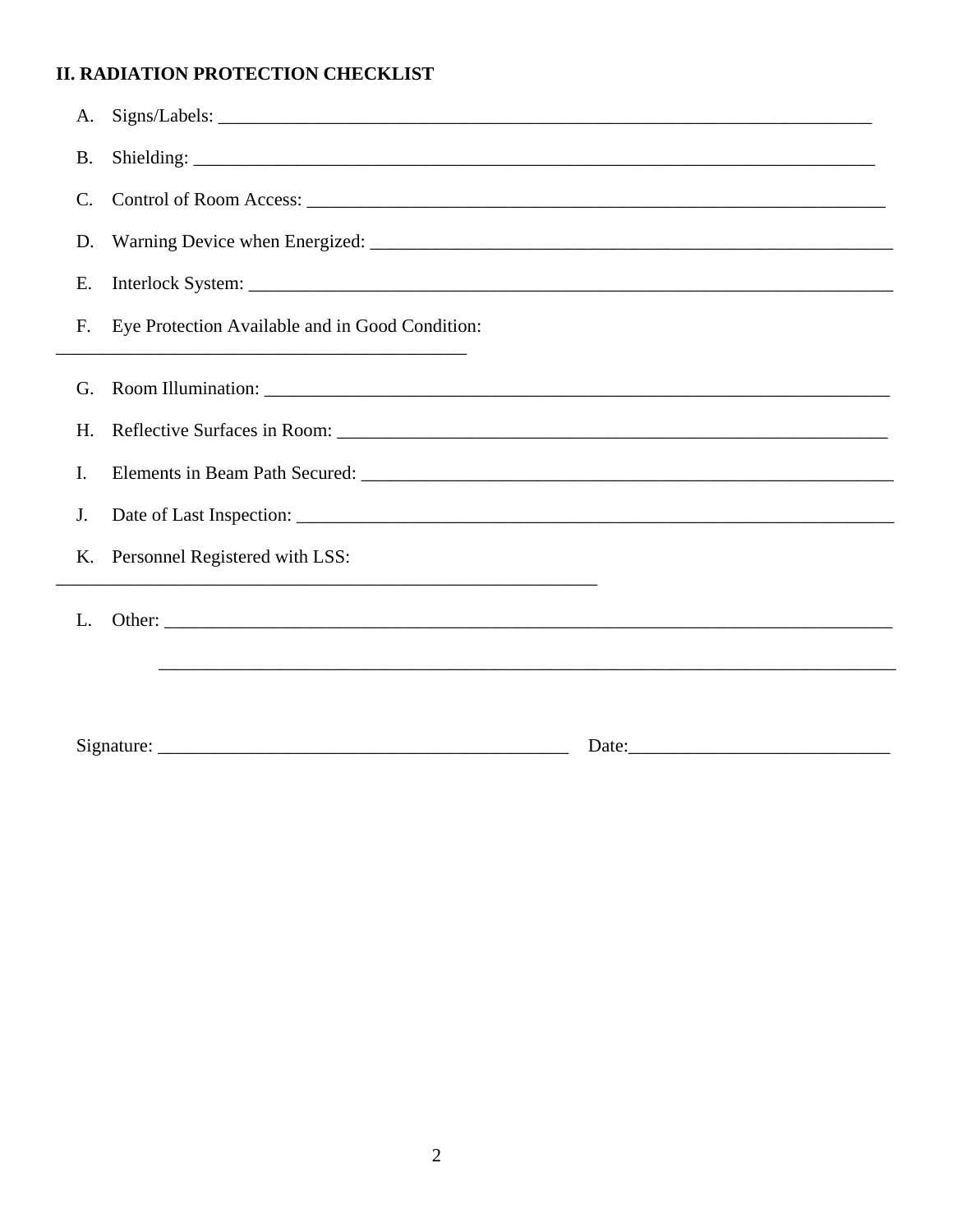# **APPENDIX D**

## CONTROL MEASURES FOR THE FOUR LASER CLASSES AMERICAN NATIONAL STANDARD Z136.1-1986

| Controls<br>Classification |                                                                      |                | 2a                      | $\overline{2}$          | 3a                                            | 3 <sub>b</sub>           | 4                            |
|----------------------------|----------------------------------------------------------------------|----------------|-------------------------|-------------------------|-----------------------------------------------|--------------------------|------------------------------|
|                            | Protective Housing (4.3.1)                                           | $\overline{X}$ | $\overline{\mathsf{x}}$ | $\overline{\mathsf{X}}$ | $\overline{X}$                                | $\overline{X}$           | $\overline{\mathsf{x}}$      |
|                            | Without Protective Housing (4.3.1.1)                                 |                |                         |                         | <b>LSO shall establish Alternate Controls</b> |                          |                              |
|                            | Interlocks on Protective Housing (4.3.2)                             | A              | A                       | $\overline{A}$          | X                                             | X                        | X                            |
|                            | $\vee$<br>Service Access Panel (4.3.3)                               |                | $\vee$                  | $\vee$                  | $\vee$                                        | $\vee$                   | $\mathsf{X}$                 |
|                            | Key Switch Master (4.3.4)                                            |                |                         |                         |                                               | $\bullet$                | X                            |
|                            | Viewing Portals (4.3.5.1)                                            |                |                         | $\circ$<br>$\circ$      | $\overline{O}$<br>$\circ$                     | O<br>$\Omega$            | O<br>$\circ$                 |
|                            | Collecting Optics (4.3.5.2)                                          |                |                         |                         |                                               |                          |                              |
|                            | Totally Open Beam Path (4.3.6.1)<br>Limited Open Beam Path (4.3.6.2) |                |                         |                         |                                               | Х<br>X                   | X<br>$\mathsf{X}$            |
|                            | Remote Interlock Connector (4.3.7)                                   |                |                         |                         |                                               |                          | X.                           |
|                            | Beam Stop or Attenuator (4.3.8)                                      |                |                         |                         |                                               |                          | X.                           |
|                            | Activation Warning Systems (4.3.9)                                   |                |                         |                         |                                               |                          | X                            |
|                            | Emission Delay (4.3.9.1)                                             |                |                         |                         |                                               |                          |                              |
| GZ-ZhmZ-GZF                | Class 3b Laser Controlled Area (4.3.10.1)                            |                |                         |                         |                                               | X                        |                              |
|                            | Class 4 Laser Controlled Area (4.3.10.2)                             |                |                         |                         |                                               |                          | X                            |
|                            | Laser Outdoor Controls (4.3.1 1)                                     |                |                         |                         |                                               | X                        | $\mathsf{X}$                 |
|                            | Temporary Laser Controlled Area* (4.3.12)                            | $\vee$         | $\vee$                  | V                       | $\vee$                                        |                          |                              |
|                            | Remote Firing & Monitoring (4.3.13)                                  |                |                         |                         |                                               |                          |                              |
|                            | Labels (4.3.14)                                                      |                | $\sf X$                 | X                       | X                                             | X                        | X                            |
|                            | Area Posting (4.3.15)                                                |                |                         | $\bullet$               |                                               | X                        | X.                           |
| Ą                          | Administrative & Procedural Controls (4.4)                           |                | $\overline{X}$          | $\mathsf{X}$            | $\overline{X}$                                | X                        | $\overline{X}$               |
| D                          | Standard Operating Procedures (4.4.1)                                |                |                         |                         |                                               | $\bullet$                | $\mathsf{X}$                 |
| <b>PROCED</b>              | Output Emission Limitations (4.4.2)                                  |                |                         |                         |                                               | <b>LSO Determination</b> |                              |
|                            | Education and Training (4.4.3)                                       |                |                         |                         | X                                             | X                        | X                            |
|                            | Authorized Personnel (4.4.4)                                         |                |                         |                         | $\mathsf{X}$                                  | $\mathsf{X}$             | X.                           |
| s<br>T<br>å                | Alignment Procedures (4.4.5)<br>Eye Protection (4.4.6)               |                |                         | X                       |                                               | $\mathsf{x}$             | $\mathsf{X}$<br>$\mathsf{X}$ |
| Ŗ<br>Ū                     | Spectator Control (4.4,7)                                            |                |                         |                         |                                               |                          |                              |
| ř<br>A                     |                                                                      | V              | $\vee$                  | $\vee$                  | $\vee$                                        | $\bullet$                | $\mathsf{X}$                 |
|                            | Service Personnel (4.4.8)                                            |                |                         | X                       | X                                             | X<br>X                   | X.<br>X.                     |
| Е                          | Laser Demonstration (4.5.1)<br>Laser Fiber Optics (4.5.2)            |                |                         | X                       | X                                             | X                        | X                            |
|                            |                                                                      |                |                         |                         |                                               |                          |                              |

LEGEND X Shall

• Should

— No requirement

V Shall if embedded Class 3b or Class 4

O Shall if MPE is exceeded

A Shall if embedded Class 3a, Class 3b, Class 4

\* During service only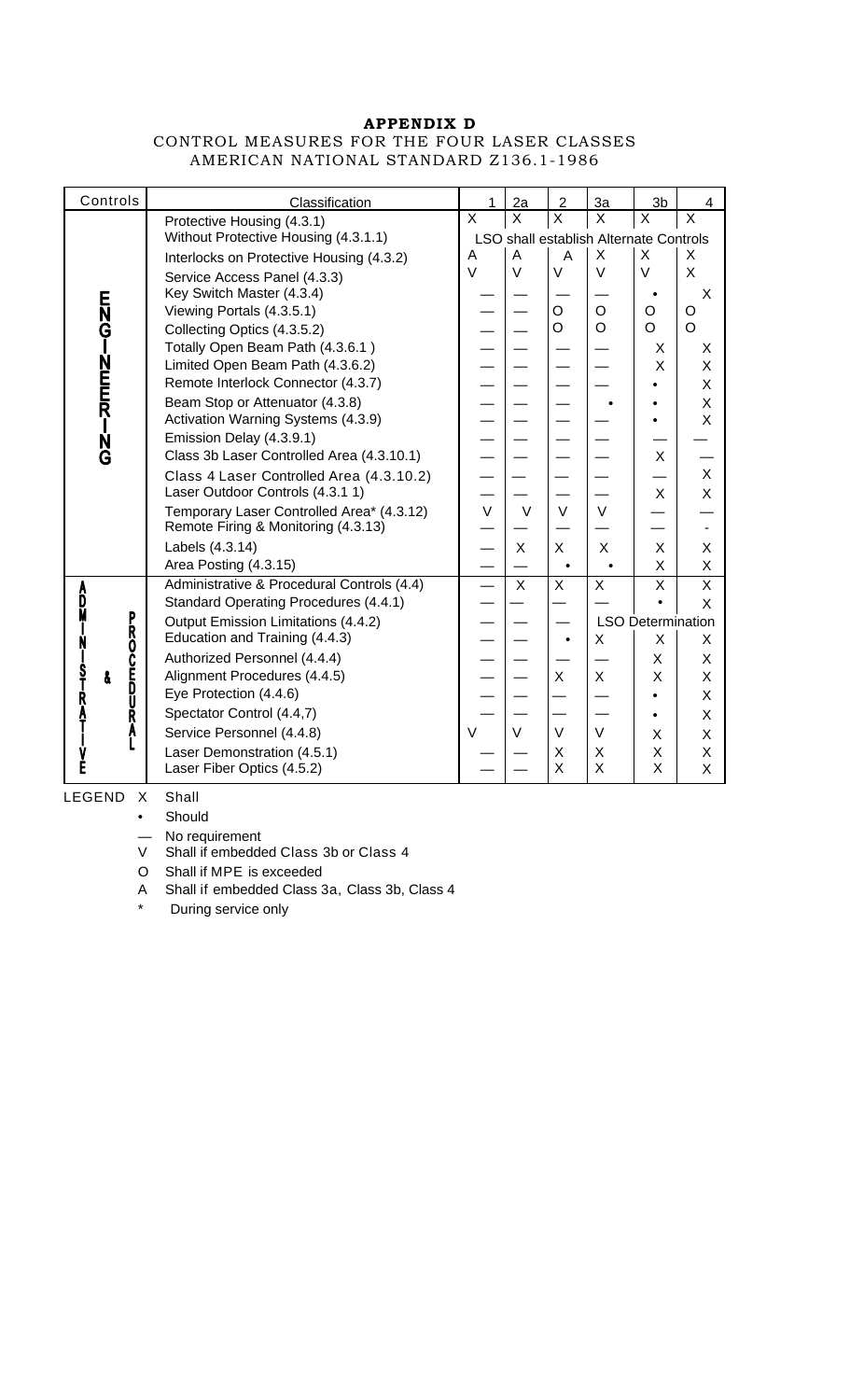#### Table 1

#### Accessible Emission Limits for Selected Continuous-Wave\* Lasers and Laser Systems

| Wavelength<br>Range<br>$(\mu m)$  | Emission<br>Duration<br>(s) | Class $1 +$                                                                                        | Class 2 <sup>±</sup>                        | Class 3§                                                          | Class 4 |
|-----------------------------------|-----------------------------|----------------------------------------------------------------------------------------------------|---------------------------------------------|-------------------------------------------------------------------|---------|
| Ultraviolet<br>$0.2$ to $0.4$     | $3 \times 10^4$             | ≤0.8 x 10 <sup>-9</sup> W to ≤8 x 10 <sup>-6</sup> W<br>depending on wavelength (see<br>Table 5)   |                                             | >Class 1 but 50.5 W<br>depending on wave-<br>length (sec Table 5) | > 0.5 W |
| Visible<br>$0.4$ to $0.7$         | $3 \times 10^4$             | ≤0.4 $C_B$ x 10 <sup>-6</sup> W <sup>**</sup>                                                      | > Class 1<br>but<br>≤1 x 10 <sup>-3</sup> W | >Class 2 but $\leq$ 0.5 W                                         | >0.5 W  |
| Near Infrared<br>0.7 to 1.06      | $3 \times 10^{4}$           | ≤0.4 x 10 <sup>-6</sup> W to ≤ 200 x<br>10 <sup>-6</sup> W depending on wavelength<br>(see Fig. 9) |                                             | >Class 1 but 50.5 W<br>depending on wave.                         | > 0.5 W |
| Near Infrared<br>$1.06$ to<br>1.4 | $3 \times 10^{4}$           | ≤ 200 x 10 <sup>-6</sup> W                                                                         |                                             | $>$ Class 1 but $\leq$ 0.5 W                                      | > 0.5 W |
| Far Infrared<br>1.4 to $10^2$     | > 10                        | ≤ 0.8 x 10 <sup>-3</sup> W                                                                         |                                             | >Class 1 but $\leq$ 0.5 W                                         | > 0.5 W |
| Submillimeter<br>$10^2$ to $10^3$ | $>10$                       | $\leq$ 0.1 W                                                                                       |                                             | >Class 1 but ≤0.5W                                                | > 0.5 W |

\* Emission duration ≥ 0.25 s.

\*\* For C<sub>B</sub> see Notes to Tables 5 and 6.

 $+$  When the design or intended use of the laser or laser system ensures personnel exposures of less than 10<sup>4</sup>s in any 24-hour period, the limiting exposure duration may establish a higher exempt power level, as discussed in 3.2.3.

‡ See 3.3.2.2 for explanation of Class 2a laser.

§ For I to 5 mW cw laser systems (Class 3a) see 3.3.3.1 and 3.3.3.2.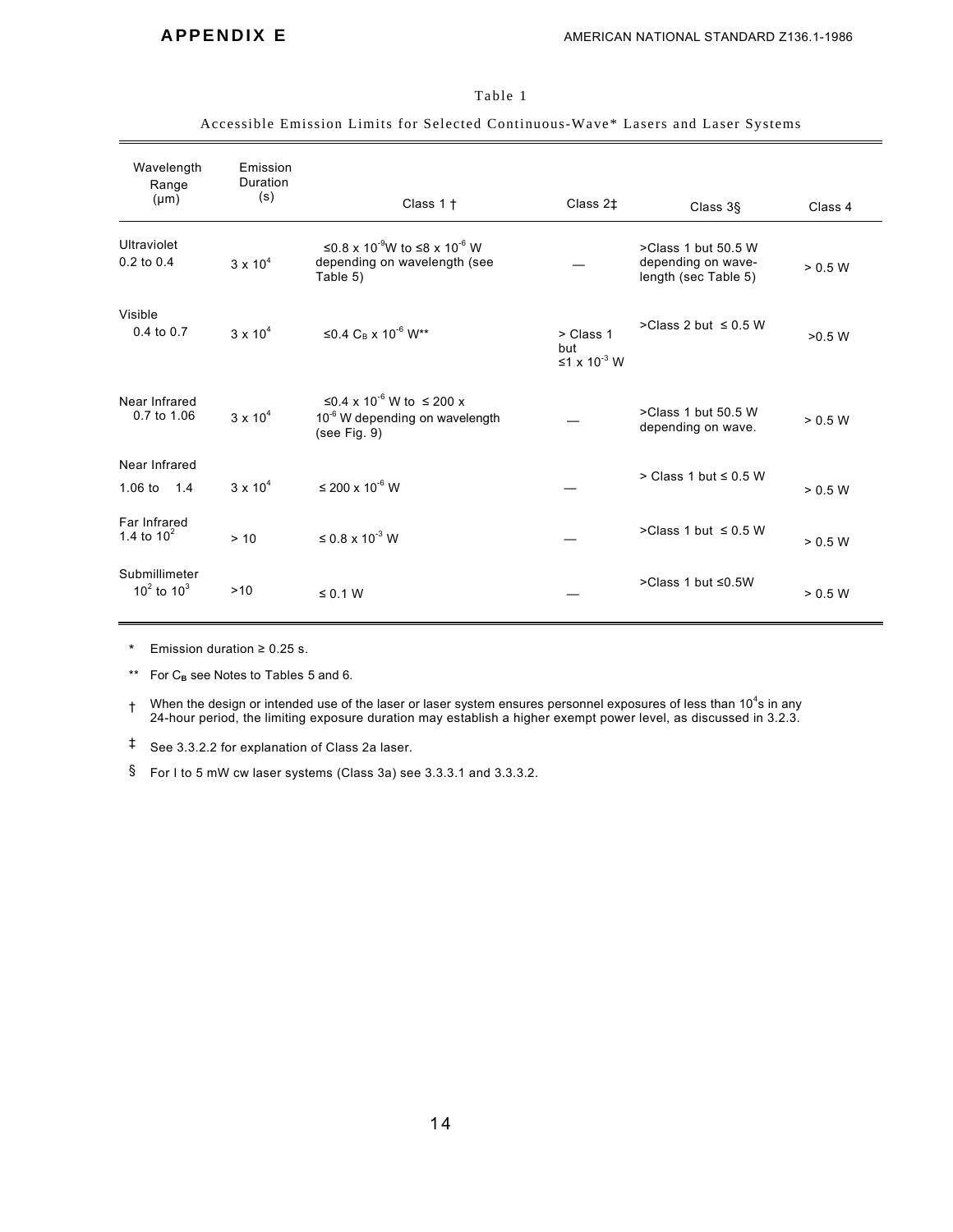| Table 2                                                          |
|------------------------------------------------------------------|
| <b>Summary of Levels (Energy and Radiant Exposure Emissions)</b> |
| for Single-Pulsed Laser and Laser System Classification*         |

| Wavelength<br>Range<br>$(\mu m)$        | Emission<br>Duration**<br>(s) | Class 1                                                | Class 3                                                            | Class 4                                          |
|-----------------------------------------|-------------------------------|--------------------------------------------------------|--------------------------------------------------------------------|--------------------------------------------------|
| Ultraviolet +<br>$0.2$ to $0.4$         | $> 10^{-2}$                   | ≤ 24 x 10 <sup>-6</sup> 1 to 7.9 x 10 <sup>-3</sup> J  | >Class 1 but $\leq 10$ J $\cdot$ cm <sup>-2</sup>                  | $> 10 \text{ J} \cdot \text{cm}^{-2}$            |
| Visible<br>0.4 to 0.7                   | $10^{-9}$<br>to               | $≤ 0.2 × 10-6$ J                                       | > Class 11 but $\leq 31 \times 10^{-3}$ J $\cdot$ cm <sup>-2</sup> | $>$ 31 x 10 <sup>-3</sup> J • cm <sup>-2</sup>   |
|                                         | 0.25                          | ≤ 0.25 x 10 <sup>-3</sup> J                            | > Class 1 but $\leq 10$ J $\cdot$ cm <sup>-2</sup>                 | $> 10J \cdot cm^{-2}$                            |
| Near Infrared $\ddagger$<br>0.7 to 1.06 | $10^{-9}$<br>to               | $≤ 0.2 \times 10^{-6}$ to 2 x 10 <sup>-6</sup> J       | > Class 1 but $\leq 31 \times 10^3$ J $\cdot$ cm <sup>2</sup>      | $> 31 \times 10^{-3}$ J $\cdot$ cm <sup>-2</sup> |
|                                         | 0.25                          | ≤ 0.25 x 10 <sup>-3</sup> to 1.25 x 10 <sup>-3</sup> J | > Class 1 but $\leq$ 10 J $\cdot$ cm <sup>-2</sup>                 | $> 10 \text{ J} \cdot \text{cm}^{-2}$            |
| 1.06 to 1.4                             | $10^{-9}$                     | $\leq$ 2 x 10 <sup>-6</sup> J                          | > Class 1 but $\leq 31 \times 10^3$ J $\cdot$ cm <sup>2</sup>      | $> 31 \times 10^{-3}$ J $\cdot$ cm <sup>-2</sup> |
|                                         | to<br>0.25                    | ≤1 25 x 10 <sup>-3</sup> J                             | > Class 1 but $\leq$ 10 J $\cdot$ cm <sup>2</sup>                  | $> 10 \text{ J} \cdot \text{cm}^{-2}$            |
| Far Infrared<br>1.4 to $10^2$           | $10^{-9}$<br>to               | ≤ 80 x 10 <sup>-6</sup> J                              | > Class 1 but $\leq$ 10 J $\cdot$ cm <sup>2</sup>                  | $> 10 \text{ J} \cdot \text{cm}^{-2}$            |
|                                         | 0.25                          | ≤ 3.2 x 10 <sup>-3</sup> J                             | > Class 1 but $\leq$ 10 J $\cdot$ cm <sup>-2</sup>                 | $> 10 \text{ J} \cdot \text{cm}^{-2}$            |
| Submillimeter<br>$10^2$ to $10^3$       | $10^{-9}$<br>to               | ≤ 10 x 10 <sup>-3</sup> J                              | > Class 1 but $\leq$ 10 J $\cdot$ cm <sup>2</sup>                  | $> 10 \text{ J} \cdot \text{cm}^{-2}$            |
|                                         | 0.25                          | $\leq 0.4$ J                                           | > Class 1 but $\leq$ 10 J $\cdot$ cm <sup>-2</sup>                 | $> 10 \text{ J} \cdot \text{cm}^{-2}$            |

\* There are no Class 2 single-pulsed lasers.

\*\* See Note in Section 8 for pulse widths less than I ns,

† Wavelength dependent (see Table 5).

 $\ddagger$  Diffuse reflection criteria (Table 3) apply from10<sup>-9</sup> to 33 x 10<sup>-3</sup> s for Class 3. For > 33 x 10<sup>-3</sup> s exposure, the maximum radiant exposure is 10 J  $\cdot$  cm<sup>2</sup>. Class 1 and 3 values are wavelength dependent (see Fig. 8).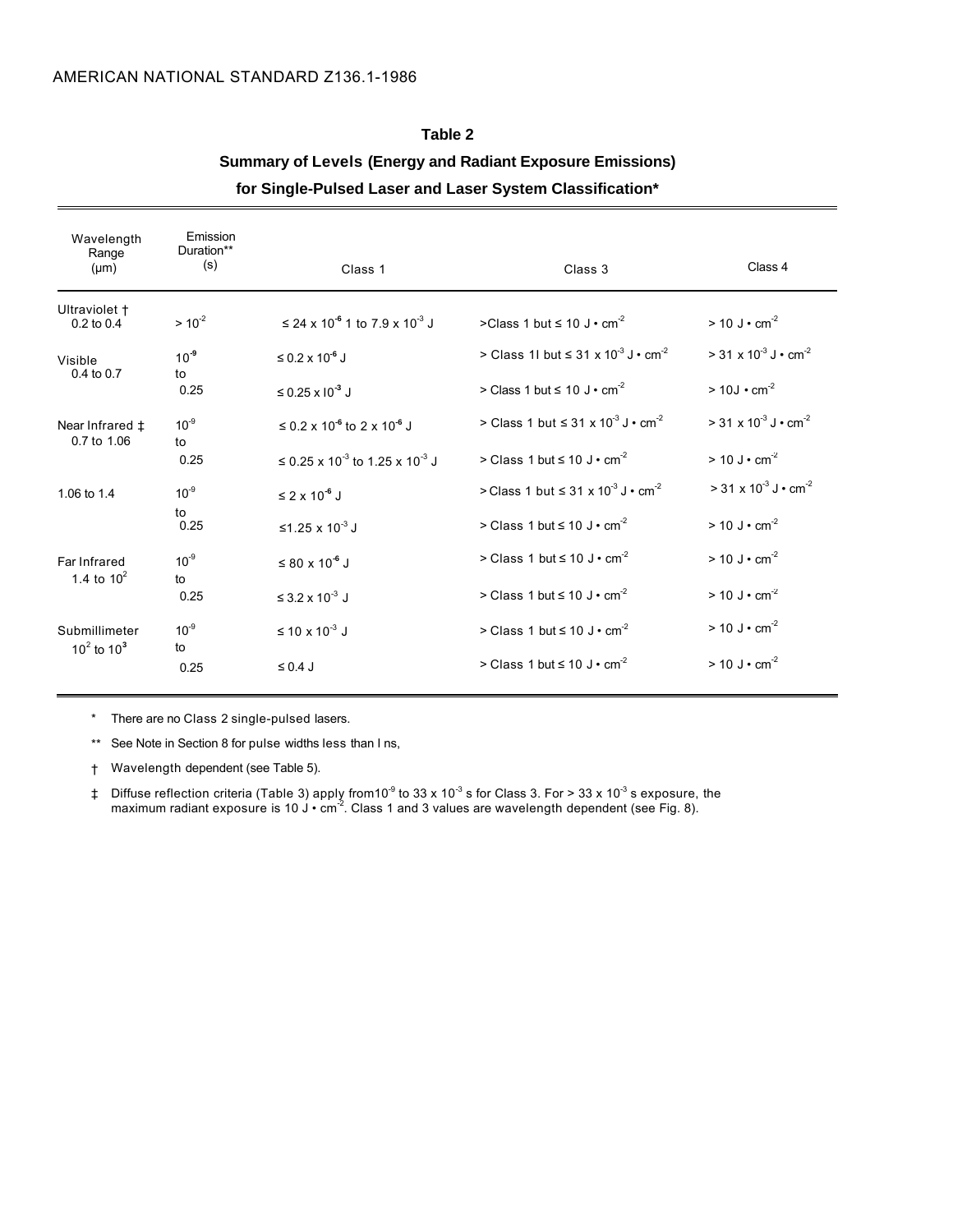#### **APPENDIX F**

### **LASERS IN CLASSROOMS AND TEACHING LABORATORIES**

Class 3b as described in ANSI Z136.1 includes a number of laser system types commonly used in classroom demonstrations and laboratory work. Most notably, it includes small HeNe systems which have an output of <15 mW. These systems, under conditions of classroom or laboratory usage at Williams College, do not pose a threat greater than that of Class 3A systems. By proper education and especially supervision of students, and the use of beam expanding and attenuating optics in clearly defined protocols, exposure can be kept below the MPE. It is not, therefore, necessary to restrict access to the rooms in which such laser systems are used, nor to require that the room have no windows. Use of a "Caution" sign is also more appropriate than one reading "Danger".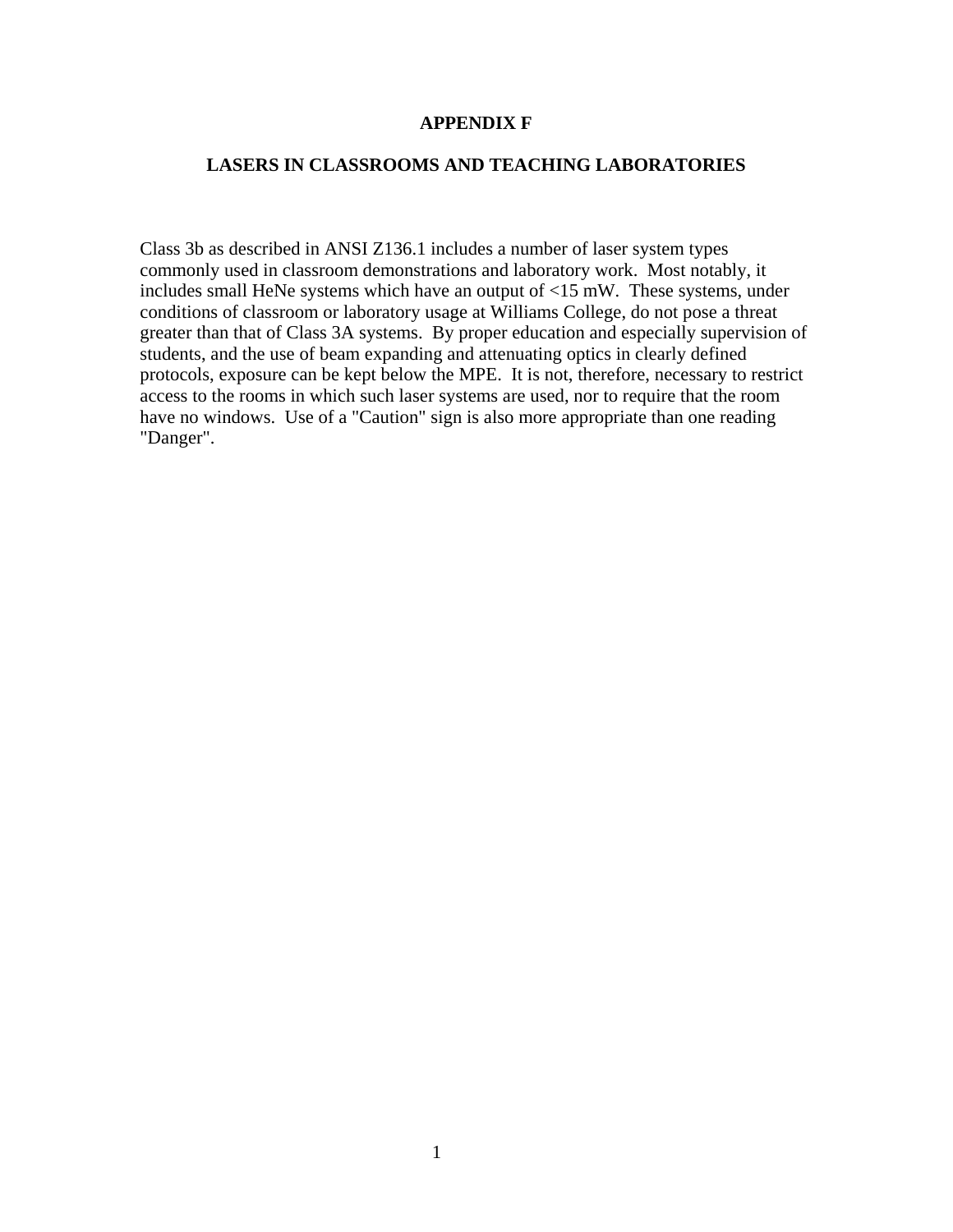#### **APPENDIX G**

#### **LASER EYE EXAMINATION PROTOCOL**

#### **OCULAR HISTORY**

The patient's past eye history and family eye history shall be reviewed. Any current eye complaints which an employee has shall be noted. The patient's general health status should be determined with a special emphasis upon diseases which can give ocular problems. The employee's present lens prescription, if any, shall be recorded.

#### **VISUAL ACUITY**

Distance visual acuity shall be tested and recorded in Snellen figures for 20 feet with an without lenses, if any. Reading visual acuity shall be tested at 35 cm and recorded in Jaeger test figures with and without lenses, if any.

#### **EXTERNAL OCULAR EXAMINATION**

This includes examination of brows, lids, lashes, conjuctiva, sclera, cornea, iris and pupillary size, and equality, reactivity, and regularity.

#### **MANIFEST REFRACTION**

This is to measure the employee's refractive error and the new visual acuity of the employee shall be noted if the visual acuity is improved over that achieved with the employee's old lens prescription, or if he has no lenses at the time of the examination. This examination shall be carried out on all personnel whose visual acuity in either eye is less than 20/20.

#### **MEASUREMENT OF INTRAOCULAR PRESSURE**

Intraocular pressure should be measured before the pupils are dilated. The employee's pupils are then dilated by the instillation of a mydriatic drop in each eye. The remainder of the examination is carried out with the eye under this medication.

### **EXAMINATION BY SLIT LAMP**

The cornea, iris, and lens are examined with a biomicroscope and described.

### **EXAMINATION OF THE OCULAR FUNDUS WITH AN OPHTHALMOSCOPE**

In the recording of this portion of the examination, the points to be covered are: the presence or absence of opacities in the media; the sharpness of outline of the optic nerve; the color of the optic nerve; the size of the physiological cup, if present; the presence or absence of a welldefined macula and the presence or absence of a foveolar reflex, and any retinal pathology that can be seen with a direct ophthalmoscope. Even small deviations from normal should be described and carefully localized.

#### **OTHER EXAMINATIONS**

Further examinations are to be done as deemed necessary by the examiner.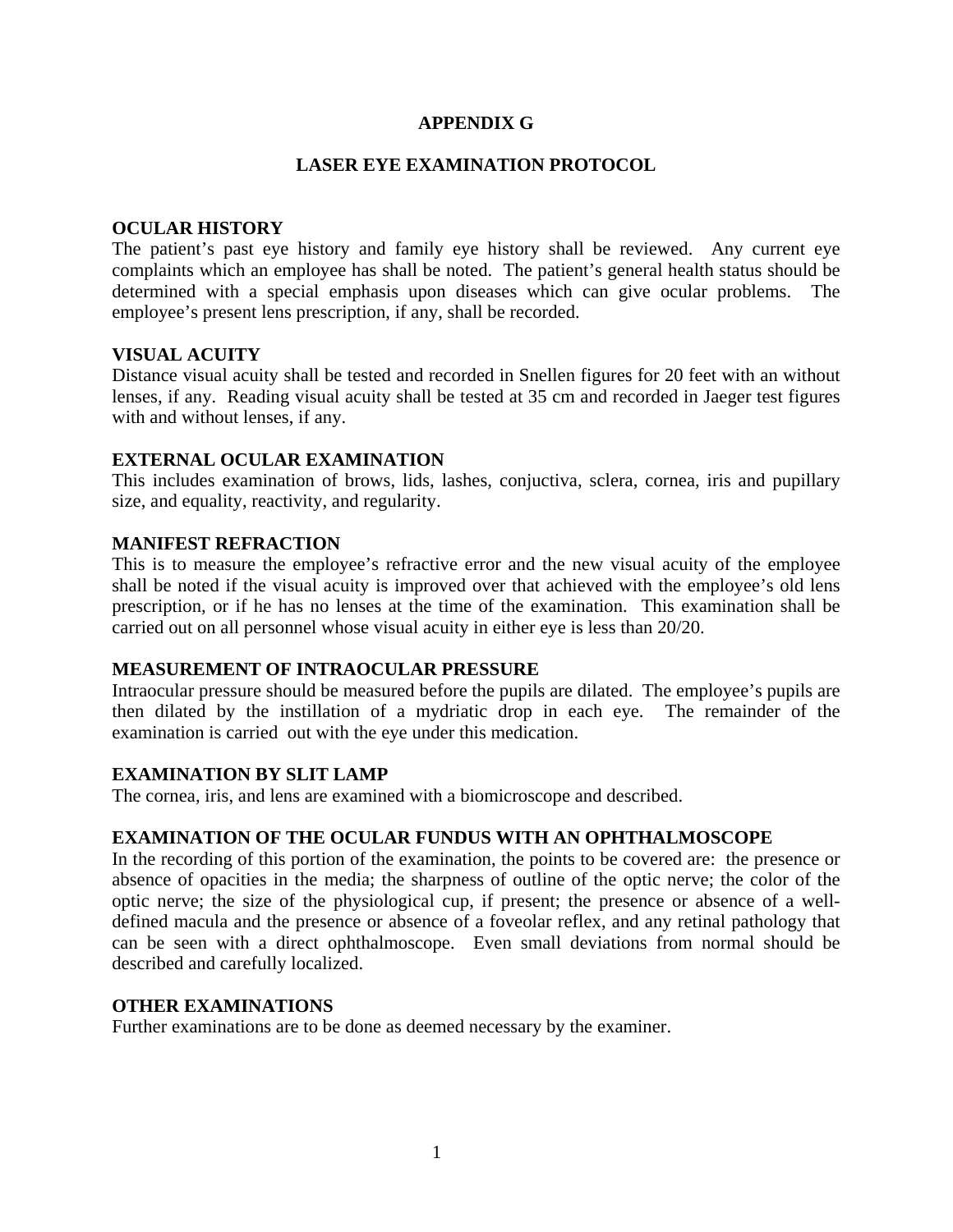### **APPENDIX H**

### **EYE PROTECTION AND MAXIMUM PERMISSIBLE EXPOSURES**

Laser irradiation of the eye may cause damage to the cornea, the lens, or the retina, depending o the wavelength of the light and the energy absorption characteristics of the ocular media (see Fig. 1). Lasers cause biological damage by depositing heat energy in a small area, or by photochemical processes. Infrared, Ultraviolet, and Visible U.V. radiation are capable of causing damage to the eye.

### **1. Retinal Damage--Visible and Near Infrared (Spectral Region 400-1400nm)**

 Visible wavelengths penetrate through the cornea to be focused on a small area of the retina, the fovea centralis. This process greatly amplifies the energy density and increases the potential for damage. Lesions may form on the retina as a result of local heating of the retina subsequent to absorption of the light.

### **2. Corneal Damage--Infrared (Spectral Region 1.4 to 1000mm)**

 The Cornea of the eye is opaque to infrared radiation. The energy in the beam is absorbed on the surface of the eye and damage results form heating of the cornea. Excessive infrared exposure causes a loss of transparency or produces a surface irregularity on the cornea.

### **3. Corneal Damage--Ultraviolet (Spectral Region 200-400nm)**

 The cornea of the eye is also opaque to ultraviolet radiation. As with infrared radiation, the energy of the beam is absorbed on the surface of the eye and corneal damage results. excessive ultraviolet exposure results in photokeratitis (Welder's Flash), photophobia, redness, tearing, conjunctival discharge, and stromal haze. There is a 6-12 hour latency period before symptoms to photochemical damage appear.

### **4. OTHER OCULAR DAMAGE**

 There are two transition zones between corneal hazard and retinal hazard spectral regions. These are located at the bands separating UV and visible, and near infrared and infrared regions. In these regional, there may be both corneal and retinal damage. An example of this hazard would be the Nd:YAG near infrared region laser. This wavelength can be focused by the eye but not perceived by it. Damage can thus be done to the retina in the same manner as visible light even though the beam itself remains invisible.

### **5. MAXIMUM PERMISSIBLE EXPOSURE (M.P.E.)**

 On the basis of retinal damage thresholds and concentrations of light by the lens, maximum permissible exposure limits have been recommended by the American National Standards Institute (ANSI Z136.1). The M.P.E. values for visible light are based on a pupil diameter of 7mm, which is considered to be the maximum opening of the iris of the eye. For other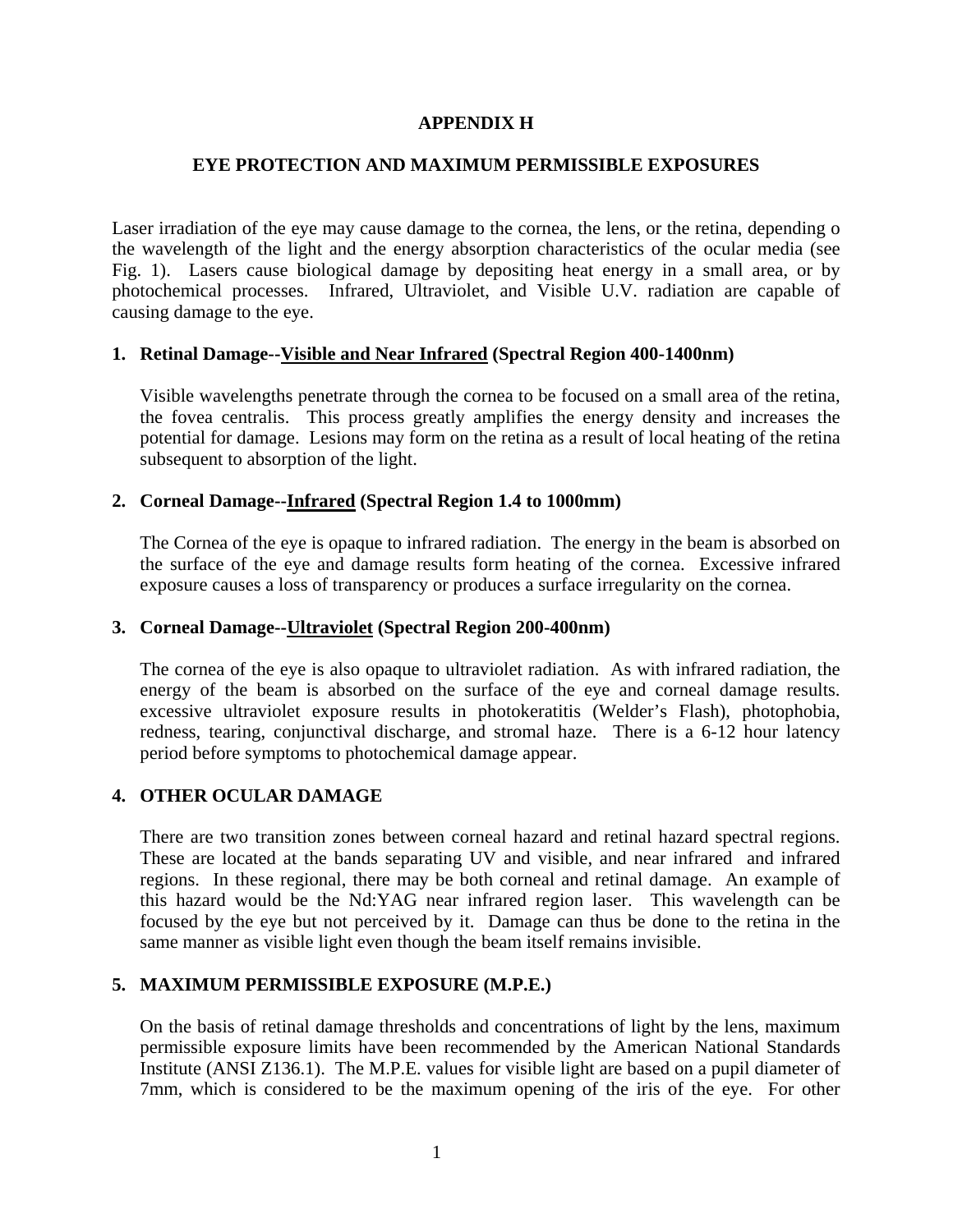wavelengths, the incident laser energy is averaged over a 1mm diameter circle. The M.P.E. values are below known hazardous levels. However, the M.P.E. values that appear in the table may be uncomfortable to view. Thus, it is good practice to maintain exposure levels as far below the M.P.E. values as practical. MPE's for intrabeam viewing and diffuse reflections are given in Tables 3 and 4.

### **6. PROTECTIVE EYE WEAR**

 ANSI Z136.1 requires that protective eye wear be available and worn whenever hazardous conditions may result from laser radiation or laser related operations.

 The eye may be protected against laser radiation by the use of protective eye wear that attenuates the intensity of laser light while transmitting enough ambient light for safe visibility (luminous transmission). The ideal eye wear provides maximum attenuation of the laser light while transmitting the maximum amount of ambient light. No single lens material is useful for all wavelengths or for all radiation exposures. In choosing protective eye wear, careful consideration must be given to the operating parameters, M.P.E.s, and wavelength. Appropriate eye wear information may be acquired for a particular laser from the manufacturer at the time of purchase.

**NOTE**: Persons working with lasers emitting in the visible region are often unwilling to wear protective eye wear during alignment procedures due to the inability to see the beam. Laser alignment goggles are available which provide acceptable protection during reduced power alignment procedures while allowing an outline of the beam to be seen.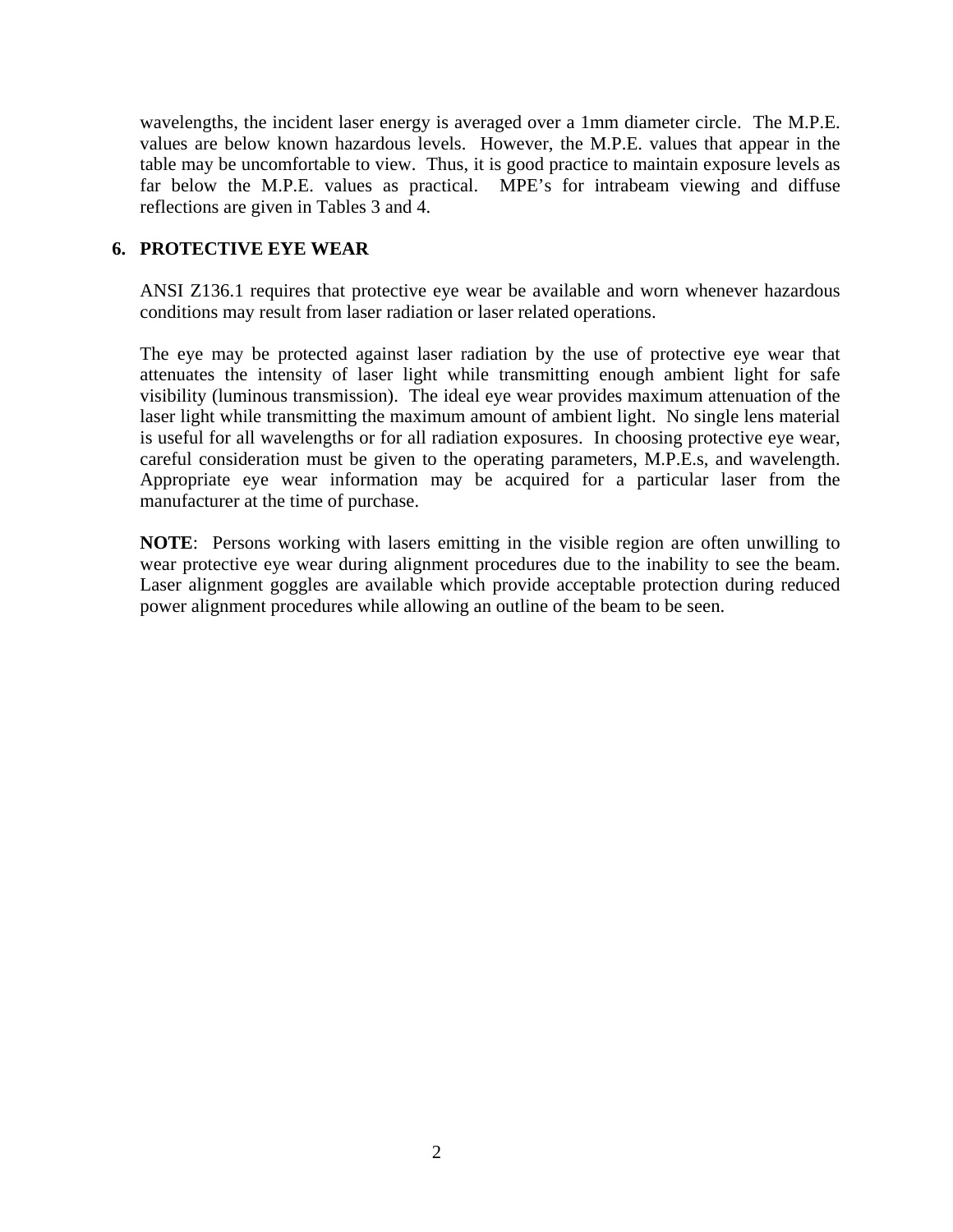### **APPENDIX I**

### **DEFINITIONS**

The definitions of the terms listed below are limited to those actually used in this program and its appendices and are in no way intended to constitute a dictionary of terms used in the laser field as a whole.

**absorption -** Transformation of radiant energy to a different form of energy by interaction with matter.

**accessible emission limit (AEL)** - The maximum accessible emission level permitted within a particular class.

**attenuation** - The decrease in the radiant flux as it passes through an absorbing or scattering medium.

**average power -** The total energy imparted during exposure divided by the exposure duration.

**aversion response** - Movement of the eyelid or the head to avoid an exposure to a noxious stimulant or bright light. It can occur with 0.25s. including the blink reflex time.

**beam** - A collection of rays which may be parallel, divergent, or convergent.

**beam diameter** - The distance between diametrically opposed points in that cross-section of a beam where the power per unit area is 1/e (0.368) times that of the peak power per unit area.

**coherent** - A light beam is said to be coherent when the electric vector at any point in it is related to that at any other point by a definite, continuous function.

**continuous wave (cw)** - The output of a laser which is operated in a continuous rather than a pulsed mode. In this program, a laser operating with a continuous output for a period of 0.25s or greater is regarded as a cw laser.

**controlled area** - An area where the occupancy and activity of those within is subject to control and supervision for the purpose of protection from radiation hazards.

**cornea** - The transparent outer coat of the human eye which covers the iris and the crystalline lens. The cornea is the main refracting element of the eye.

**diffuse reflection** - Change of the spatial distribution of a beam of radiation when it is reflected in many directions by a surface or by a medium.

**divergence** - The increase in the diameter of the laser beam with distance from the exit aperture. The value gives the full angle at the point where the laser energy or irradiance is 1/e (36.8%) of the maximum value. For the purposes of this program, divergence is taken as the full angle,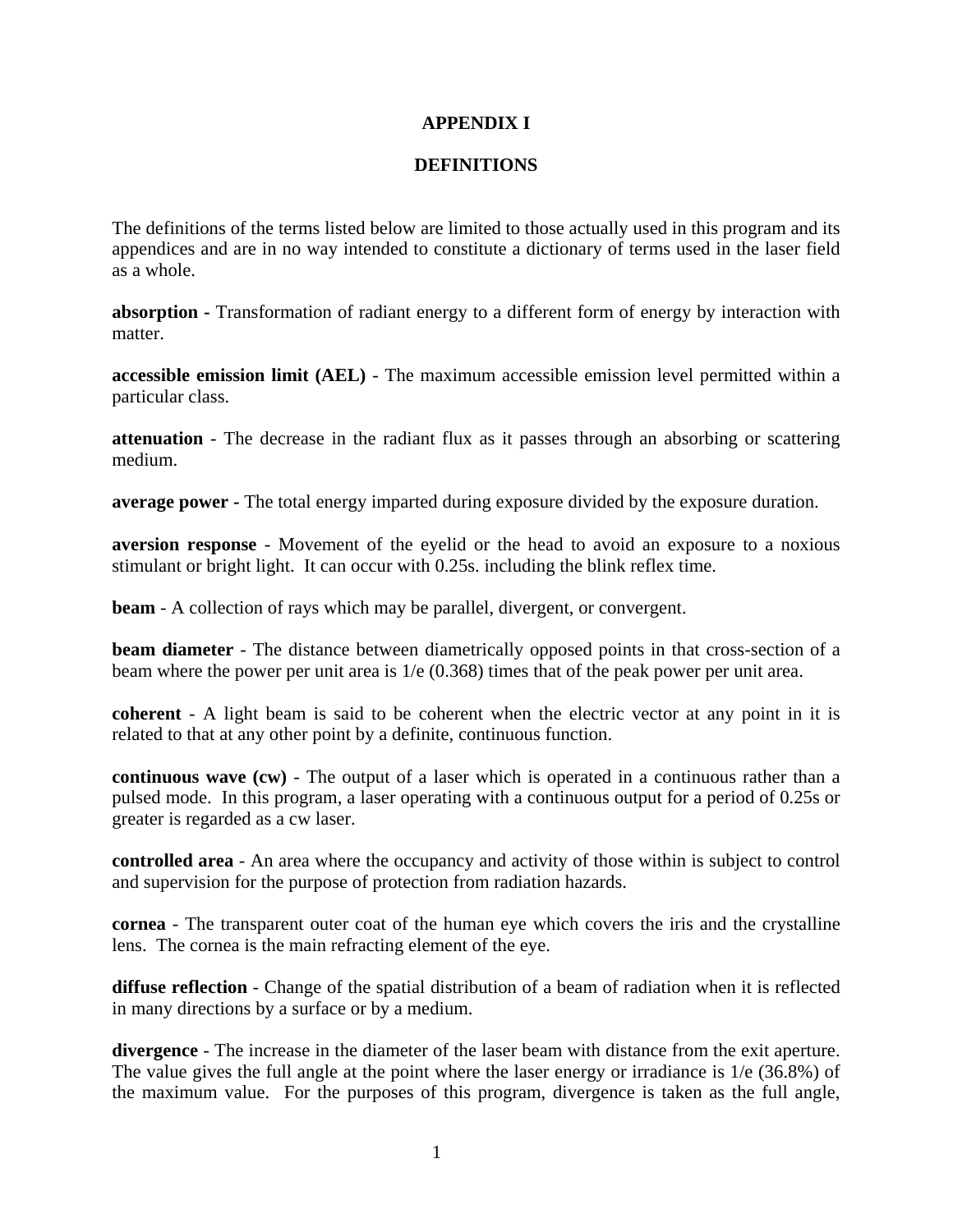expressed in radians of the beam diameter measured between those points which include laser energy or irradiance equal to 1/e of the maximum value of the angular extend of a beam which contains all the radius vectors of the polar curve of radiant intensity that have length rated at 36.8% of the maximum. Sometimes this is also referred to as beam spread.

**diffraction** - Deviation of part of a beam determined by the wave nature of radiation and occurring when the radiation passes the edge of an opaque obstacle.

**electromagnetic radiation** - The flow of energy consisting of orthogonally vibrating electric and magnetic fields lying transverse to the direction of propagation. X-ray, ultraviolet, visible infrared, and radio waves occupy various portions of the electromagnetic spectrum and differ only in frequency and wavelength.

**irradiance (E) (at a point of a surface)** - Quotient of the radiant flux incident on an element of surface containing the point at which irradiance is measured, by the area of that element. Units are watt per square centimeter  $(W/cm<sup>2</sup>)$ .

**joule (J)** - A unit of energy. 1 joule  $= 1$  watt second.

**maximum permissible exposure (MPE)** - The level of laser radiation to which a person may be exposed without hazardous effect or adverse biological changes in the eye or skin. The criteria for MPE for the eye and skin are detailed in Appendices J, K and L.

**nominal hazard zone (NHZ)** - The nominal hazard zone describes the space within which the level of direct reflected or scattered radiation during normal operation exceeds the applicable MPE. Exposure levels beyond the boundary of the NHZ are below the appropriate MPE level.

**laser** - A device which produces an intense, coherent, directional beam of light by stimulating electronic or molecular transitions to lower energy levels. An acronym for Light Amplification by Stimulated Emission of Radiation.

**limiting aperture** - The maximum diameter of a circle over which irradiance and radiant exposure can be averaged.

**nominal ocular hazard distance (NOHD)** - The distance along the axis of the unobstructed beam from the laser to the human eye beyond which the irradiance or radiant exposure during normal operation is not expected to exceed the appropriate MPE.

**optical density** - Logarithm to the base ten of the radiant exposure (J/cm<sup>2</sup>) or of the irradiance (W/cm2) divided by the corresponding MPE.

**protective housing** - An enclosure that surrounds the laser or laser system that prevents access to laser radiation above the applicable MPE level. The aperture through which the useful beam is emitted is not part of the protective housing. The protective housing may enclose associated optics and a work station and shall limit access to other associated radiant energy emissions and to electrical hazards associated with components and terminals.